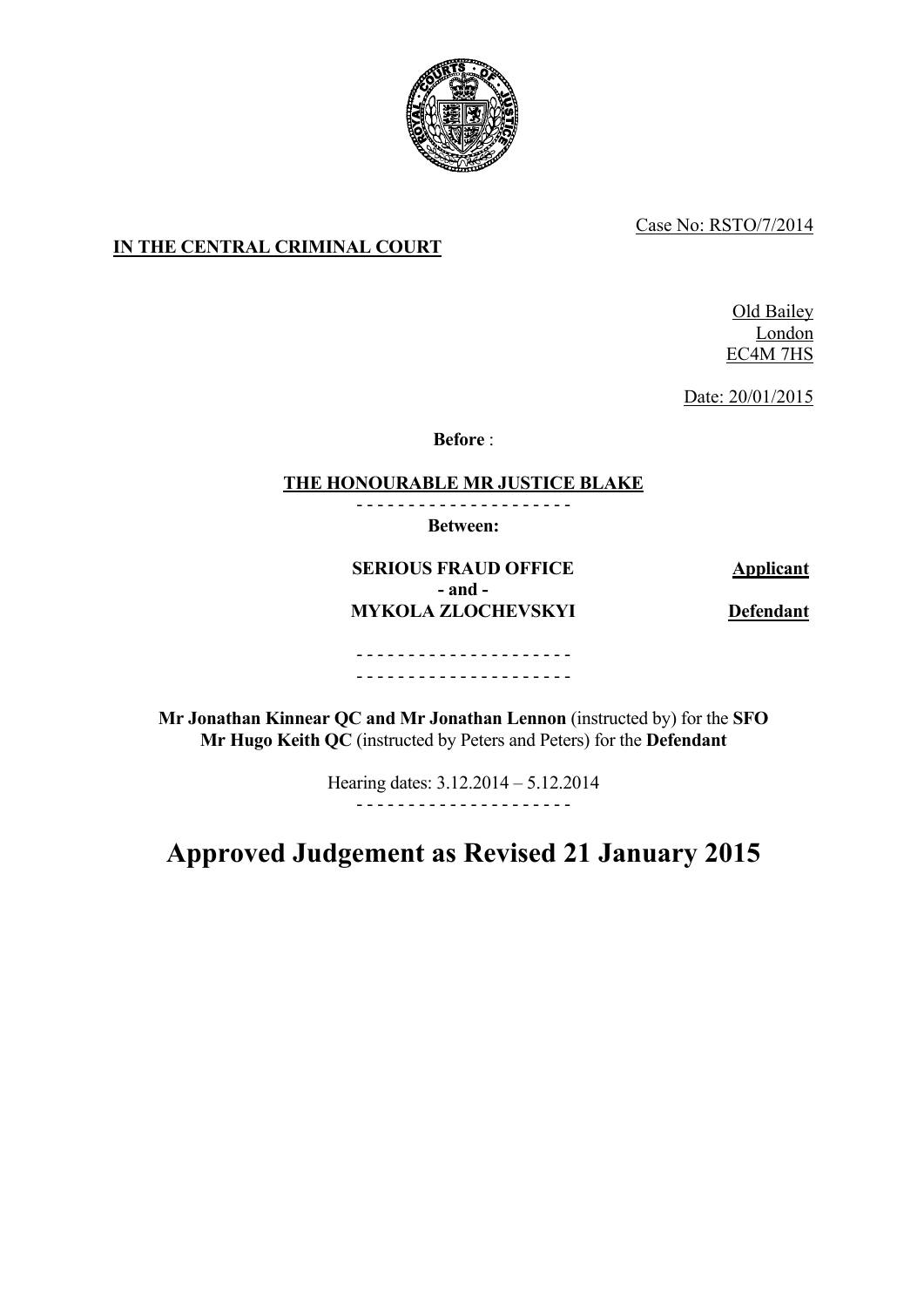# **The Honourable Mr Justice Blake:**

### Introduction:

- 1. On 16 April 2014, at a without notice application made to His Honour Judge Kramer QC sitting in private at this court, a restraint order was made against the defendant, who I shall refer to as MZ for short, and three third parties, Brociti Investments Limited, Burisma Holdings Limited and Andrii Kicha preventing them from dealing with assets in a number of bank accounts (the accounts) held at a London branch of the BNP Paribas (BNP).
- 2. This is the hearing of the defendant's application to discharge the order and, in the event that the order was to be discharged, the applicant's application for a new order in similar terms.
- 3. MZ is a national of Ukraine, he is a wealthy businessman. He is a former member of the Ukrainian parliament, the Rada, and has held political office. From 16 December 2003 to 22 February 2005 he was appointed Chairman of the State Committee for Natural Resources, a committee overseen by the Ministry of Environmental Protection. During that time two private companies owned by the defendant, Esko-Pivnich and Pari, were awarded licences to explore for oil pursuant to a new procedure for tendering established by a resolution of the Ukrainian Cabinet of Ministers in October 2003. Other exploration licences were subsequently awarded when he was not in office as were further licences to commence production.
- 4. In February 2005, the defendant was dismissed from his post when there was a change of government in Ukraine. He remained out of office until March 2010 when there was another change of government that remained in power until February 2014. During this second period the defendant held the posts successively of Chairman of the State Committee for Material Reserves (March to July 2010); Minister of Environmental Protection (July to December 2010); Minister of the Environment and Natural Resources (December 2010 to April 2012) and Deputy Secretary of National Security (April 2012 to February 2014). The first three positions were connected with the licensing of exploration and production of the natural resources of Ukraine. The last position was not and did not form part of the executive.
- 5. In February 2006, during the period when he was out of office and his political opponents were in power, an executive decree cancelled the exploration licences granted to his companies in 2004. The validity of this decree was successfully challenged in the Ukrainian courts in 2007, and the prosecutor's subsequent appeals up the judicial hierarchy as far as the Supreme Court of Ukraine were all dismissed. In February 2006 the Minister of Internal Affairs announced a criminal inquiry into the activities of the committee of which the defendant was chairman but no formal investigation resulted. Allegations of corruption against political opponents appear to have been a feature of Ukrainian political life at this time. The same minister was one of those subsequently jailed for offences following the change of regime in 2010.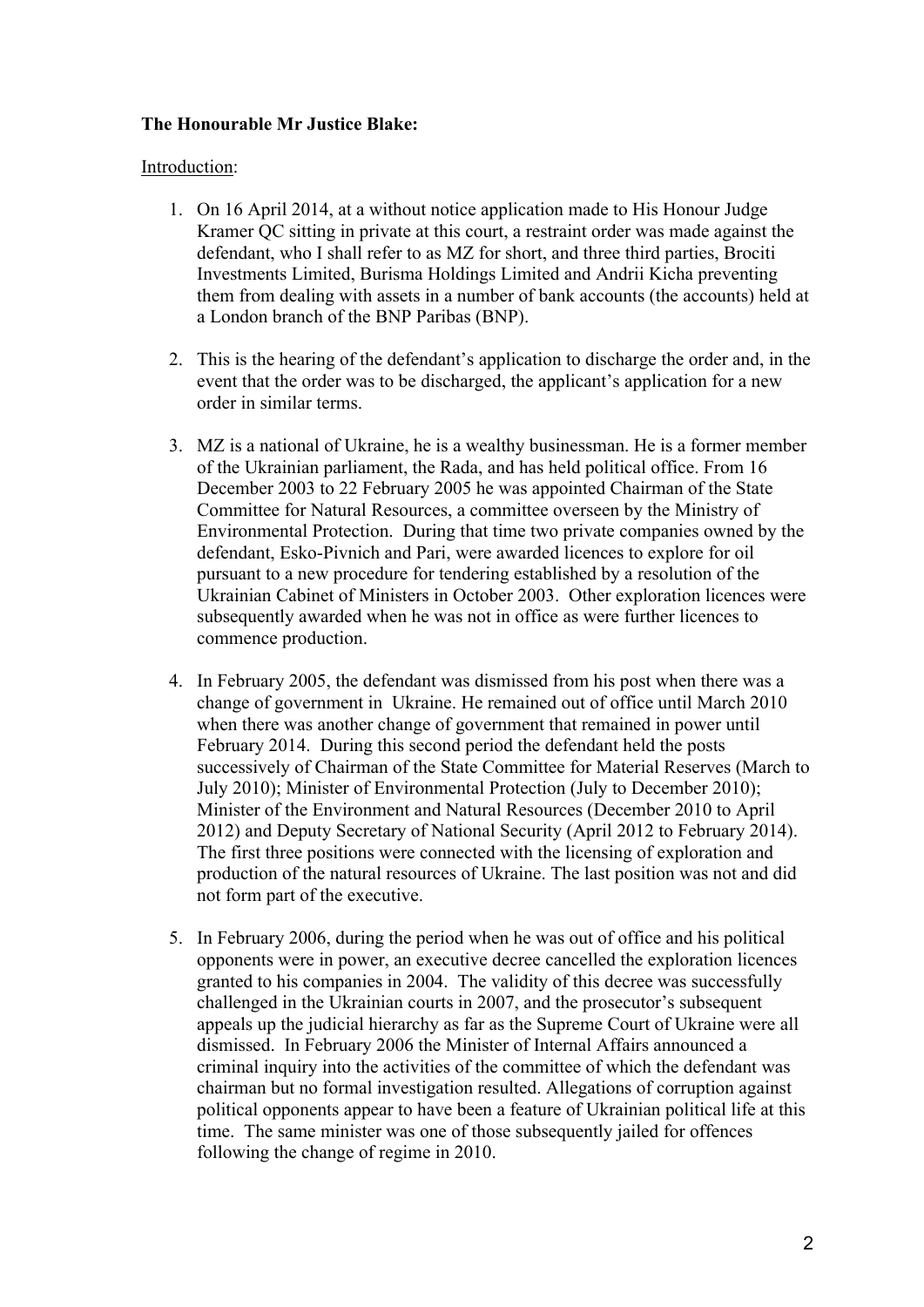- 6. The only connection that the defendant has with the United Kingdom is that the two companies owned by him, Brociti Investments and Burisma Holdings, have held bank accounts at the BNP since about June 2013. Some US\$35 million was paid into these accounts, of which it is estimated that \$20 million was provided by a company owned by Mr Sergey Kurchenko. Since the change of regime in Ukraine in February 2014 criminal proceedings have been instituted against Mr Kurchenko and his name also appears on a restrictive measure directed against certain persons in view of the situation in Ukraine (Council Regulation (EU) No 208/2014 effective from 5 March 2014 onwards).
- 7. Mr Andrii Kicha is a Ukrainian commercial lawyer, the chief legal officer of Burisma and other companies owned by the defendant. He was the sole authorised signatory on the BNP accounts that are the subject to the restraint order. On 11 and 25 March 2014 he instructed BNP to transfer the balance of some \$23 million held in the accounts to other accounts of the companies held in Cyprus. In his witness statement of 18 June 2014, made for the purpose of these proceedings, he states that the reason for the transfer was that BNP had wanted, since October 2013, to close the accounts and an end date of 4 April 2014 had been agreed in order to do so.
- 8. It seems, however, that these requests may have been the trigger for a notification by the bank to the SFO. On 22 March 2014 the Director of the SFO authorised a money laundering investigation into the defendant. On 3, 4 and 8 April production orders were issued to the bank pursuant to s. 345 of the Proceeds of Crime Act 2002 (the Act). The first two orders were complied with by 11 April 2014. The third order resulted in much more documentation being supplied to the SFO between 6 May and 20 May 2014 and a special team was assembled to examine 6170 electronic documents. As a result of this review, on 22 August 2014, 22 documents were produced to the defendant in pursuit of the applicant's duty of disclosure.
- 9. The SFO investigator Richard Gould made a witness statement on 14 April 2014 in support of the without notice application. The investigation was in its early stages, and the information available to him comprised the product of the two orders that BNP had by then complied with, some information supplied by the NCA liaison officer in Kiev and the product of his own unspecified researches on the internet. A short supplementary (unnumbered) statement by him was filed on 16 April. This was confined to the question whether MZ had made the appropriate disclosure of receipt of a large dividend payment made by one of his companies, as he was required to do as both a public official and a taxpayer. He indicated that as a result of information received from Ukraine he believed that MZ had failed to declare the dividend of some US\$4 million.
- 10. The hearing before HHJ Kramer QC was short, some 19 minutes in length, and oral evidence was limited to the question of the dividend disclosure relied on as evidence of the defendant's dishonesty. The substance of the case put in the witness statement and supporting skeleton argument was that there were reasonable grounds to believe that the defendant had engaged in criminal conduct in Ukraine and the funds in the BNP account were believed to be the proceeds of such criminal conduct because:-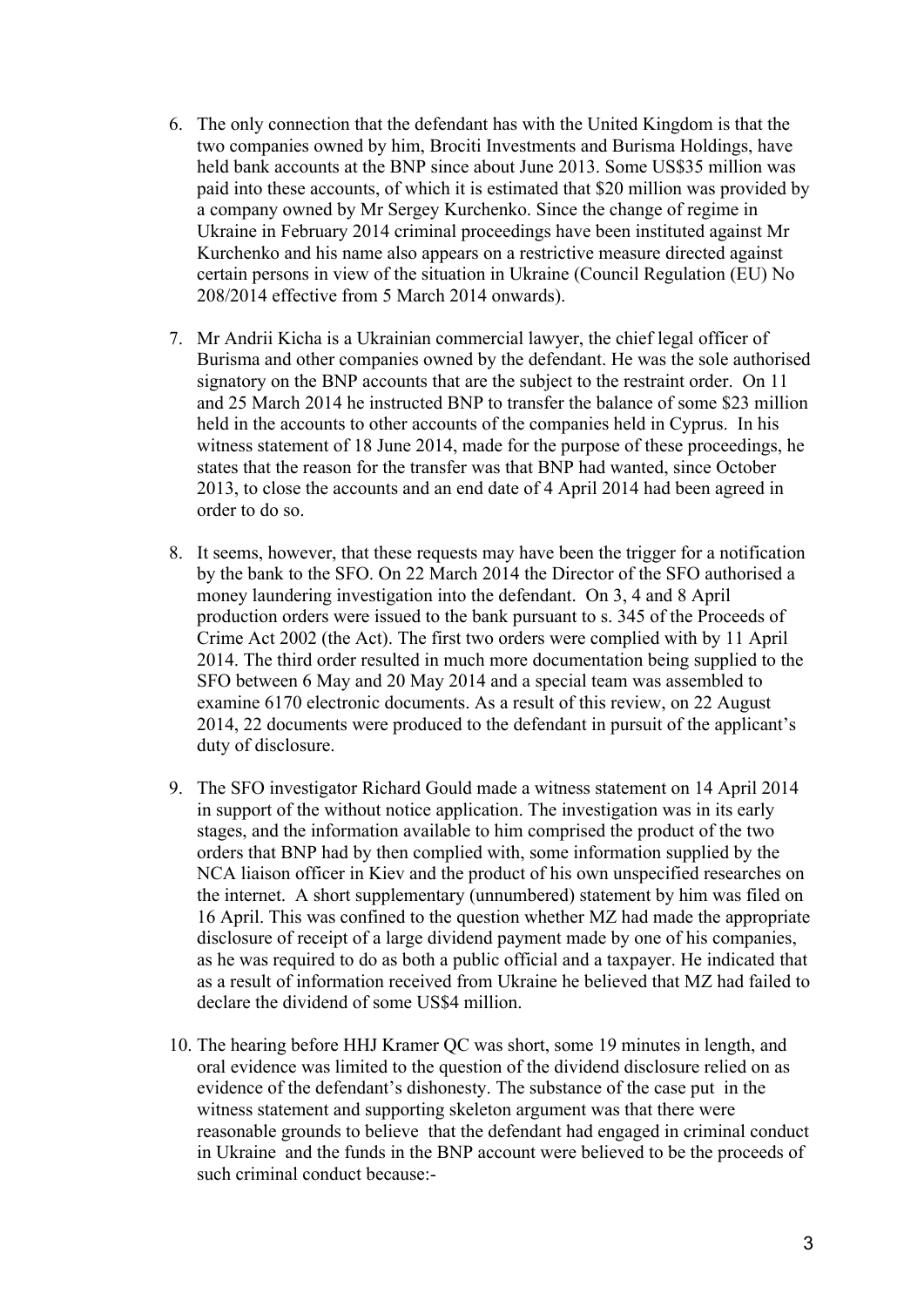- i. His wealth increased when he held public office and the only apparent source of his private wealth was from the exploitation of mineral licences awarded to his companies when he held public office.
- ii. Although no specific offence of bribery or fraud could be identified at this early stage in the investigation, the potential for conflict of interest 'gives rise to a clear inference of a wilful and dishonest exploitation of a direct conflict of interest by a man holding an important public office such as to amount to an abuse of the public's trust in him'. Such conduct would, if committed in this jurisdiction, amount to an offence of misconduct in public office.
- iii. The complicated pattern of off -shore holding companies established when he was still a serving Minister was effectively to conceal his beneficial ownership of Burisma and the economically active enterprises of which it was the holding company. The court could draw the inference of dishonest motive for the corporate structure.
- iv. Scrutiny of the statements of the BNP accounts shows very limited activity and this is an indicator that their primary purpose was to facilitate the transfer of criminal property.
- v. The recent attempt to transfer the assets was troubling evidence of an attempt to avoid sanctions and freezing orders by transferring the funds to the companies' accounts in Cyprus.
- 11. Since the order was made, evidence has been filed on behalf of the defendant in the form of two witness statements from Mr Kicha with numerous exhibits seeking to explain the origins of the defendant's wealth, the regulatory environment in Ukraine at the time when the defendant held office, the history of the corporate structure of the defendant's companies, the nature of the business deals that resulted in the payments into the BNP accounts, the reasons why the accounts were opened in the first place and the information required by and provided to BNP to ensure regulatory compliance. These include a report from a well known international investigation agency Kress Associates into MZ's business history prepared for BNP and a memorandum on relevant provisions of Ukraine law at the time prepared by reputable lawyers for these proceedings. He states that BNP had asked for closure of the accounts because the reason for applying to the bank in April 2013 to open the accounts in the first place, namely a proposed placement, was no longer going to proceed.
- 12. Mr Kicha also observed that Mr Gould's second witness statement proceeded on a false basis about disclosure of dividend payments. As a state officer MZ had declared income of approximately US \$2million in 2010 and 2011, \$4.8 million in 2012, and had declared on 24 February 2014 (within the relevant accounting period) the sum of \$3 million received in late November 2013. He suggested that Mr Gould had erroneously looked to the date of the resolution awarding the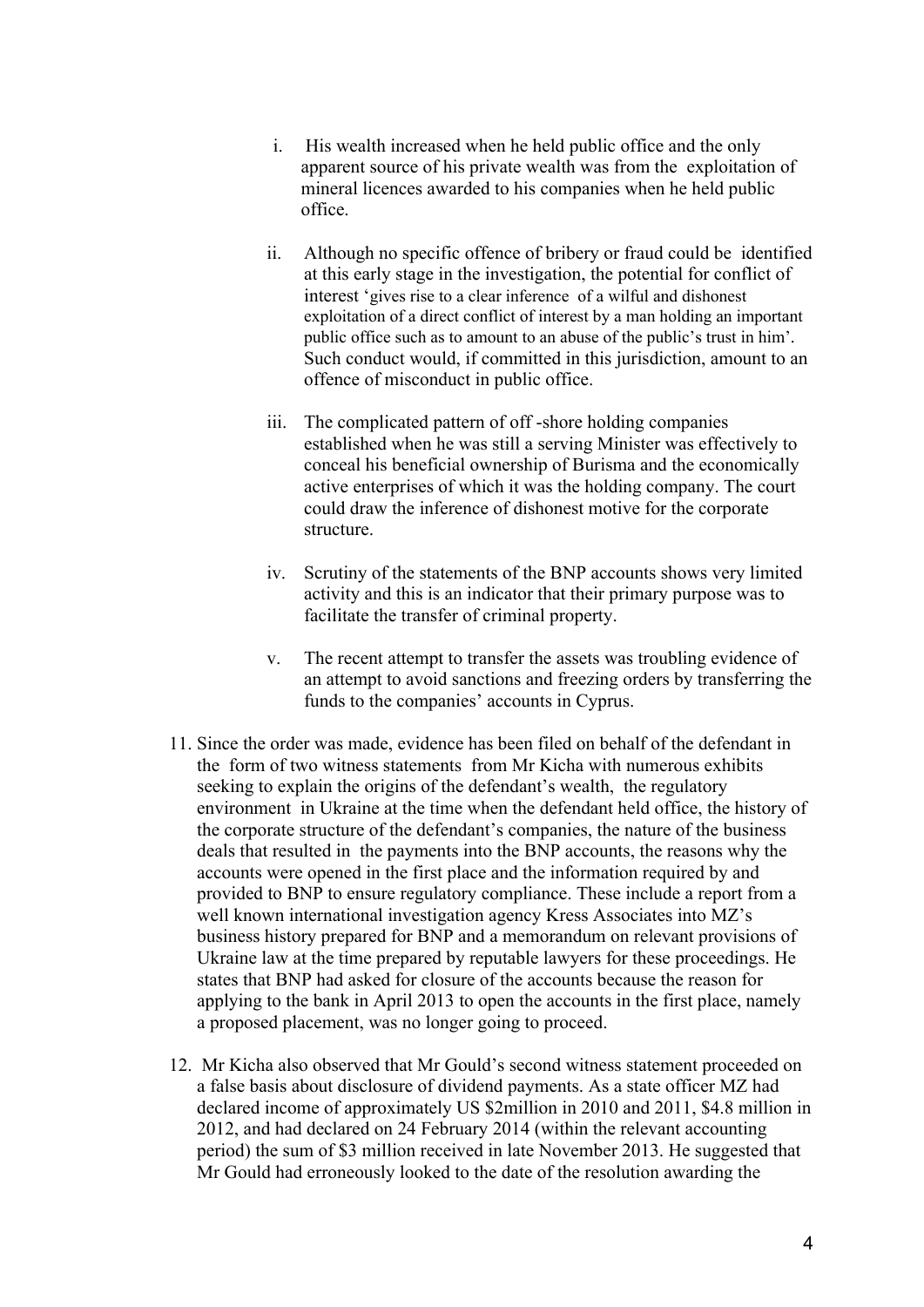payment of a dividend on 28 December 2012 rather the date when instructions were given by Mr Kicha for the payment to be made even though this instruction was in Mr Gould's possession and had been exhibited in his first witness statement (Vol 2/ 240, RG1/73). The date of payment and the February declaration was subsequently accepted by the applicant. There has been no evidence contradicting Mr Kicha's account that earlier declarations had been made.

- 13. The defendant also relied on the witness statement of Mr Boiko a defence lawyer and current chair of the Bar Council of Kiev and Professor Sakwa. Mr Boiko gives evidence both of the procedural requirements of Ukrainian criminal law and the fact that although the present authorities in Ukraine have been anxious to investigate possible criminal wrongdoing by the defendant, and a number of different investigations connected with him have been opened, he has never been named as a suspect in any criminal investigation. An embezzlement inquiry (investigation 155) into a procurement fraud in his department concerned others and related to events after MZ had left that office.
- 14. The Ukrainian authorities had written on a number of occasions to the applicant giving information about inquiries that had been opened but had not progressed to the point where evidence of wrongdoing had been discovered such as to require the prosecutor to inform MZ that he was a suspect. Shortly before the hearing of this application a letter dated 2 December 2014 was received from the General Prosecutor of Ukraine stating that in respect of five separately identified investigations opened between 19 December 2012 and 6 August 2014 ( including 155 and another investigation 181) 'allegation notification was not delivered to MZ due to absence of grounds for criminal prosecution.' It may be the case, as Mr Gould points out in his second witness statement, that search warrants were executed at his premises in April and May 2014 but that does not mean that there was evidence to make him a suspect.
- 15. Professor Sakwa gives some background evidence about the susceptibility of the prosecution authorities in Ukraine to political pressure as regimes change. Given the state of the evidence that no investigations of criminal conduct against the defendant in Ukraine have resulted in his being named as a suspect some ten months after the change of regime, this evidence is only of very limited assistance.
- 16. The defendant's solicitors have pressed for full disclosure of relevant data that might undermine the applicant's case or support that of the defendant emerging from the product of the first two orders that were available before the hearing on 16 April. Mr Gould disputed that there was anything further to be disclosed in his second witness statement of 29 August 2013 (at [9] to [12]) and specifically addressed this in his third witness statement of 3 October 2014, where he again disputed that there was any relevant disclosure to be made from this material. This remained the position of the applicant in the written submissions lodged and when Mr Kinnear QC addressed me in response to the defendant's application on 4 December the second day of this three day hearing.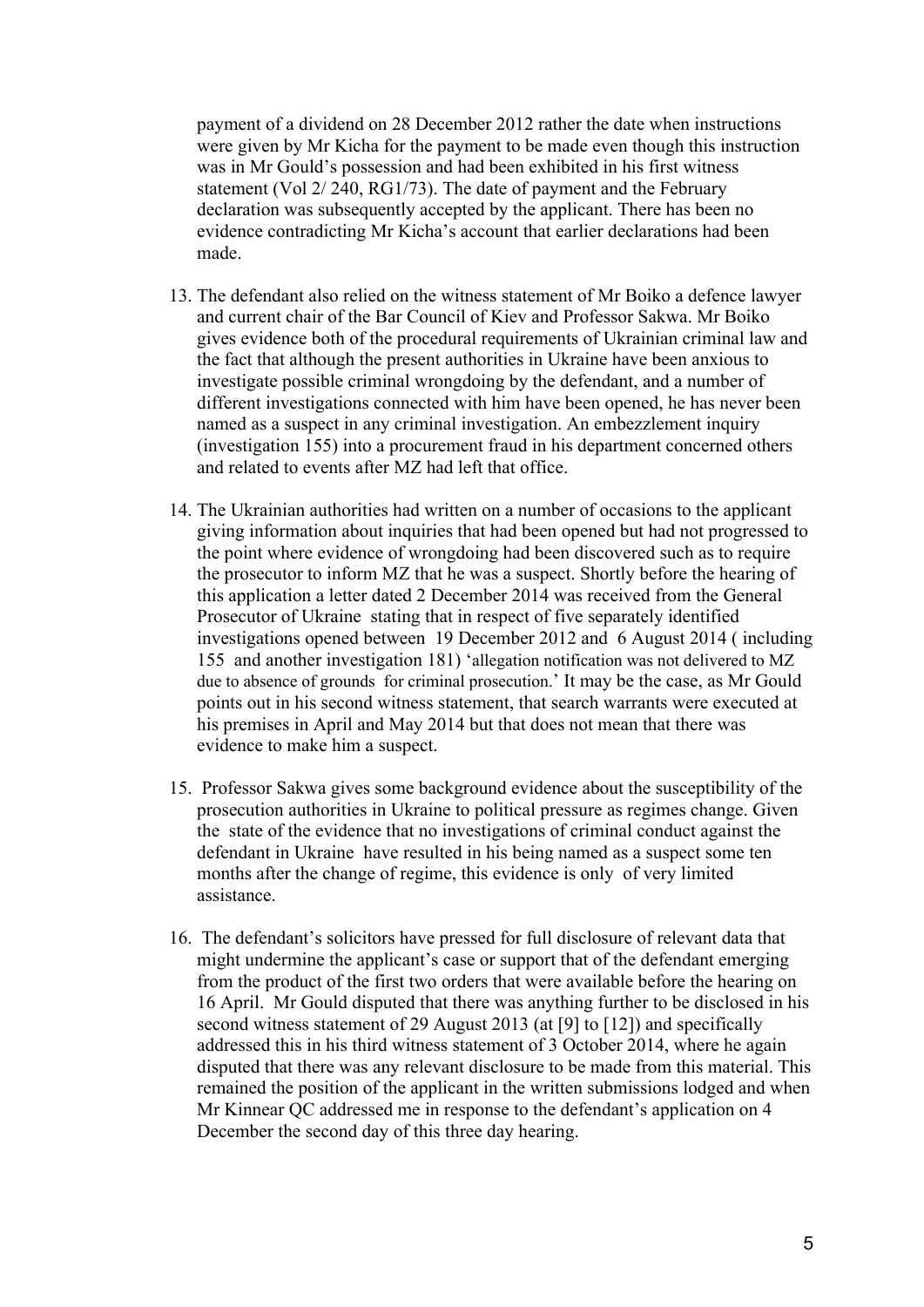- 17. However, on 5 December, following overnight inquiries and a request for a short adjournment to consider matters, Mr Kinnear concluded that on reviewing the contents of the first production order, there were a small number of documents that should have been disclosed. Disclosure was now being made. In the interest of transparency the whole of the material produced would be supplied to the defendant's team. As a result of these developments the applicant would not now oppose the defendant's application to set aside HHJ Kramer's order but it was nevertheless contended that I should make a fresh order for restraint in the light of all the evidence.
- 18. As the defendant had not had the opportunity to examine the relevance of the three volumes of material supplied on 5 December (some of which was duplicated material) a time-table was set for further written submissions to be lodged before the end of last term. I have received those submissions and carefully considered them. I conclude that there is no need for this hearing to be reconvened for further oral submissions, nor is there any need for me to be provided with bundles of the newly disclosed material. It is sufficient to note that of the 17 documents identified and described by the defendant in a schedule dated 11 December, the applicant now accepts that 10 should have been disclosed and that at least two mis-statements of fact were made by Mr Gould in his third witness statement, about the documents the applicant had in its possession.

#### The Law

- 19. The parties are in broad agreement as to the governing law with respect to the following propositions:
	- i. The court has the discretion to make a restraining order if the statutory conditions are met (s.41 (1) of the Act).
	- ii. As the Director of SFO had authorised the commencement of a money laundering investigation in March 2014 the relevant statutory conditions are those set out in  $s.40(2)(b)$  of the Act namely 'there is reasonable cause to believe that the offender has benefitted from his criminal conduct'.
	- iii. A necessary aspect of this test, in present circumstances, is whether there is reasonable cause to believe that the defendant has committed any criminal conduct in the first place.
	- iv. Reasonable cause to believe that the defendant has committed a crime requires a higher threshold than a reasonable cause to suspect that he may have done, but at an early stage in an investigation there will be many uncertainties, which do not prevent the existence of a reasonable cause to believe (Windsor [2011] 2 Cr App R 7 per Hooper LJ at [53], [78], and [87]).
	- v. The criminal conduct concerned does not have to be an offence punishable in Ukraine (s.76 (1) and 340 (2) of the Act).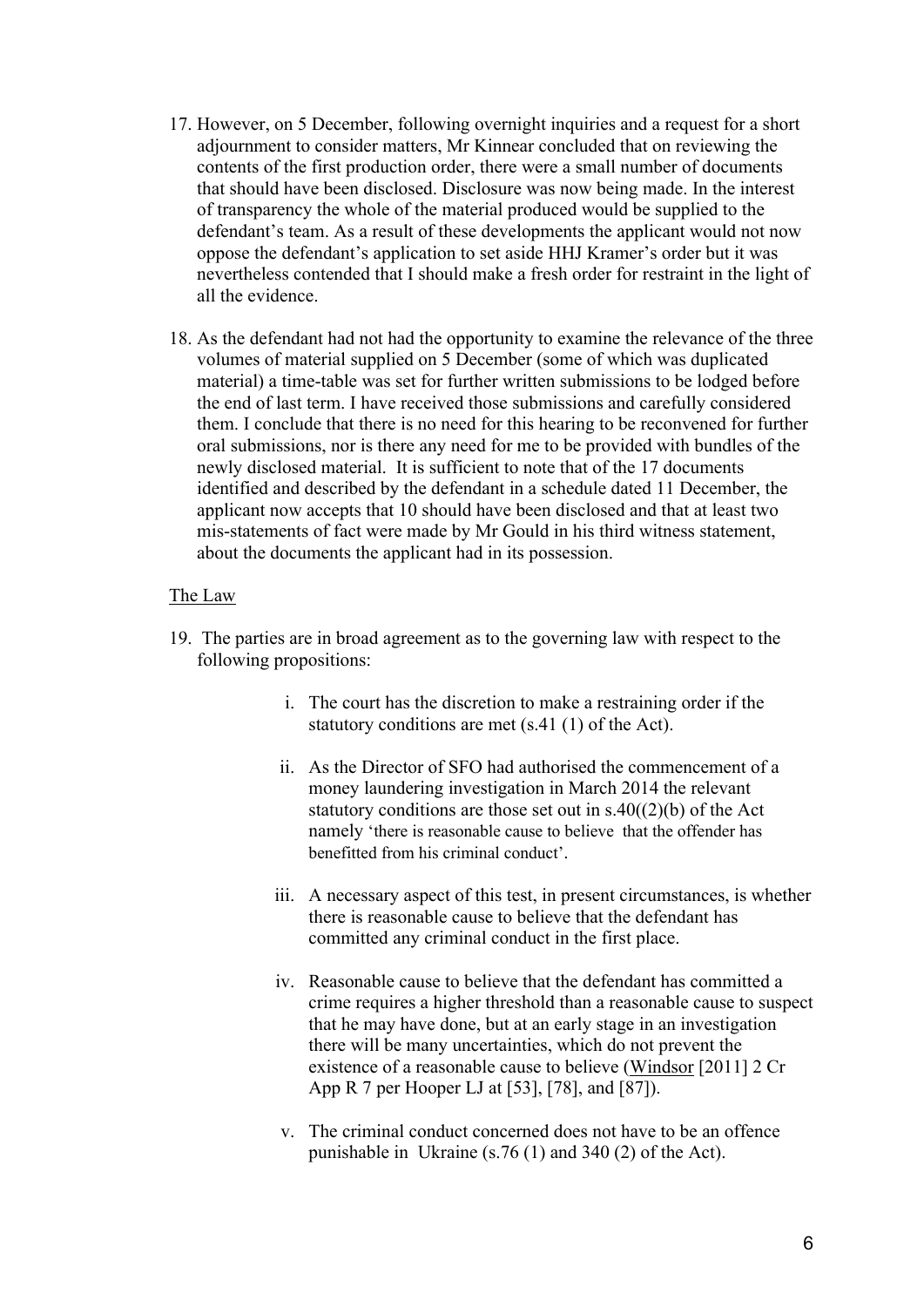- vi. It is not necessary to establish that money that is being handled is criminal property by identifying that it is the product of a specific criminal offence; it suffices if all the circumstances give rise to an irresistible inference that it could only be derived from crime (Anwoir [2008] 2 Cr App R 36 at [21]).
- vii. An inference that a crime has been committed is only irresistible if it is the only reasonable inference that can be drawn from the evidence as a whole and all inferences consistent with the absence of criminality can be excluded. However, this is the test to be applied by the fact finder at the conclusion of the trial process after all the material evidence has been tested (Jabbar [2006] EWCA Crim 2694 per Moses LJ at [21]).
- 20. The way that the applicant advanced his case on 16 April 2014 and the primary way in which the case was developed in the written and oral submissions for the December hearing, was that the defendant's assets were the product of criminal wrongdoing when he held public office, and that in the absence of any specific evidence of corruption or fraud, such wrongdoing is reflected in the common law offence of misconduct in public office. The elements of that offence have been described in Attorney General's Reference No 3 of 2003 [2004] 2 Cr App R 23. So far as is material to present circumstances, the prosecution must show that a public officer without reasonable excuse 'wilfully neglects to perform his duty or misconducts himself to such a degree to amount to an abuse of the public's trust in the office holder.'
- 21. I accept Mr Kinnear's submission that for present purposes it matters not whether Ukraine has an equivalent offence of misconduct in public office. However, in order to show either misconduct or a failure to perform a duty and in order to evaluate whether any failure is sufficiently grave to amount to an abuse of trust, there needs to be some breach by the defendant of a local obligation that is imposed with respect to the office. That means that provisions of Ukrainian law and the conditions of public service relating to conflicts of interests are relevant as a matter of fact. In my judgment, it is not sufficient that MZ was the owner of the shares in a holding company that owned oil and gas production companies and related companies that were commercially active when he held office, unless there was some local requirement to divest himself of all such shareholdings during the period of office.
- 22. In support of the submission that, whatever their origin, the assets in the account were the proceeds of money-laundering, the applicant points to the complex nature of the commercial transactions described by Mr Kicha, the origin of the venture that is said to be the source of the funds paid into the accounts, the use of offshore companies, the evidential gaps in the documentation produced by him, the absence of any evidence from the defendant himself and the other participants in the joint venture.
- 23. I accept that as a matter of law appropriate adverse inferences may be drawn from a defendant's failure to explain apparently incriminating evidence consistent with money laundering activity. Whether it is right to draw such an inference depends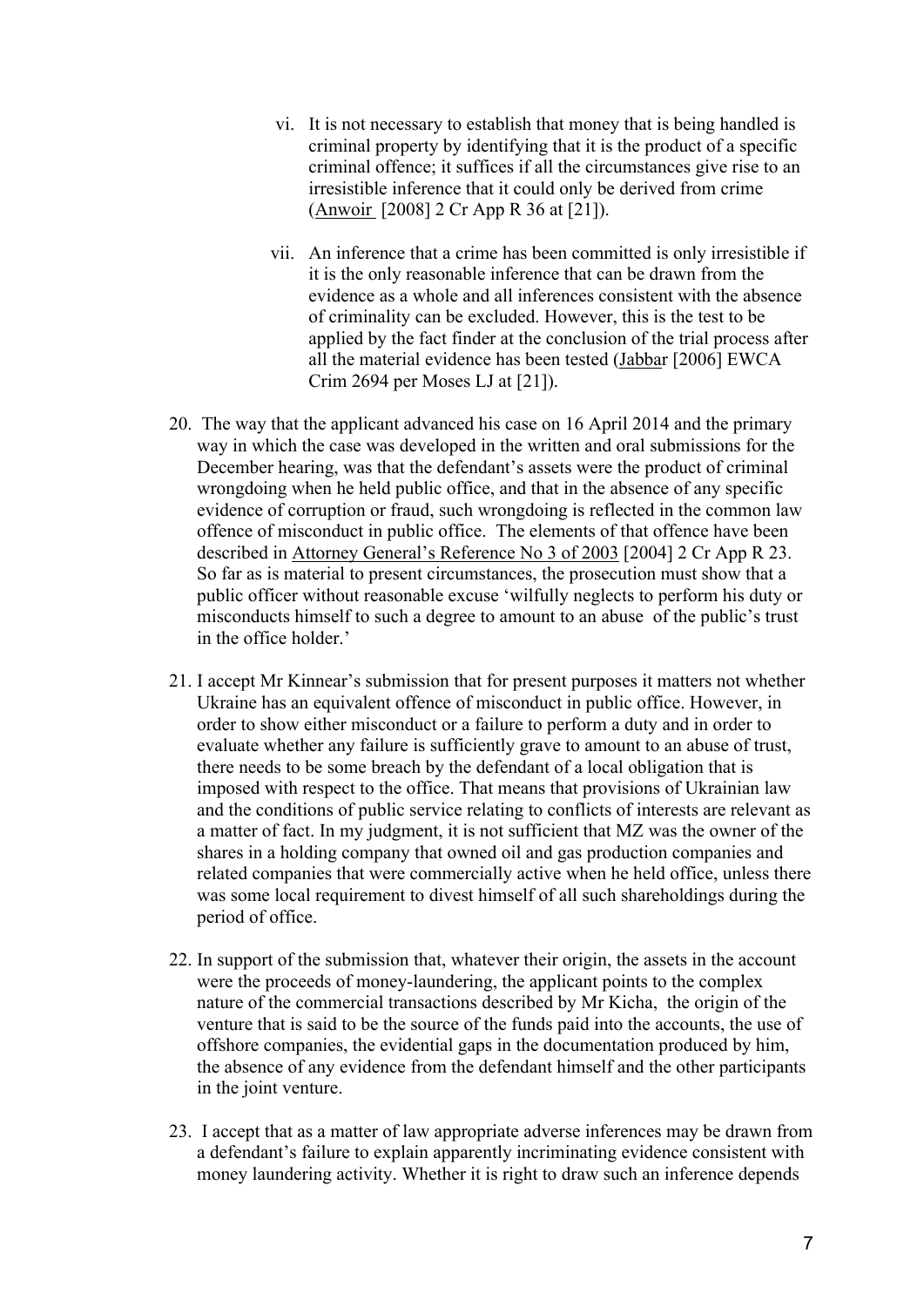on all the surrounding circumstances, the evidential strength of the applicant's secondary submission, and whether there is good reason to doubt what Mr Kicha has said on behalf of the defendant and the interested parties.

- 24. If there is jurisdiction to make a restraint order, there is a clear legislative steer as to how discretion should be exercised. The application is made in the public interest in order to preserve from dissipation, assets that may be confiscated upon conviction or other order: see s. 69 (2) of the Act and the observations of the court in Jennings v CPS [2005] EWCA Civ 746 [2006] 1 WLR 182 at [56] dealing with the provisions of the predecessor legislation.
- 25. In this case, the continued existence of an investigation is dependent on the restraint order being continued. If the assets are transferred to the companies' accounts in Cyprus, it is improbable that resources will continue to be devoted to the question of whether they were the proceeds of money laundering. Further, by contrast with most of the cases cited by the parties, by the time of the hearing the British authorities had not brought any charge against anyone concerned with the funds in the BNP banks. It was far from clear that there would be such a charge or that there would be confiscation proceedings related to the accounts.
- 26. It is clear that a public authority seeking a restraint order without notice has to comply with a duty of candour that goes beyond an obligation not to misrepresent. As Hughes LJ put it in Re Stanford International Bank Ltd [2010] EWCA Civ 137; [2010] 3 WLR 941at [191]:

'It consists in a duty to consider what any interested person would, if present, wish to adduce by way of fact, or to say in answer to the application, and to place that material before the judge. That duty applies to an applicant for a restraint order under POCA in exactly the same way as to any other applicant for an order without notice. Even in relatively small value cases, the potential of a restraint order to disrupt other commercial or personal dealings is considerable. The prosecutor may believe that the applicant is a criminal and he may turn out to be right, but that has yet to be proved. An application for a restraint order is emphatically not a routine matter of form with the expectation that it will routinely be granted. The fact that the initial application is likely to be forced into a busy list, with very limited time for the judge to deal with it, is yet a further reason for the obligation of disclosure to be taken very seriously. In effect a prosecutor seeking an *ex parte* order must put on his defence hat and ask himself what, if he were representing the defendant or third party with a relevant interest he would be saying to the judge, and having answered that questions, that is what he must tell the judge'.

- 27. If there has been a material failure of disclosure, when considering whether the order should be discharged, the question is not whether the order was obtained as a result of the misrepresentation or non-disclosure but whether the information was material to be taken into account in the exercise of the discretion to grant the relief sought, Stanford (above) per Sir Andrew Morritt C at [83].
- 28. A failure of disclosure may result in an award of costs and/or a setting aside of the order made without notice, but it may still be in the public interest to make a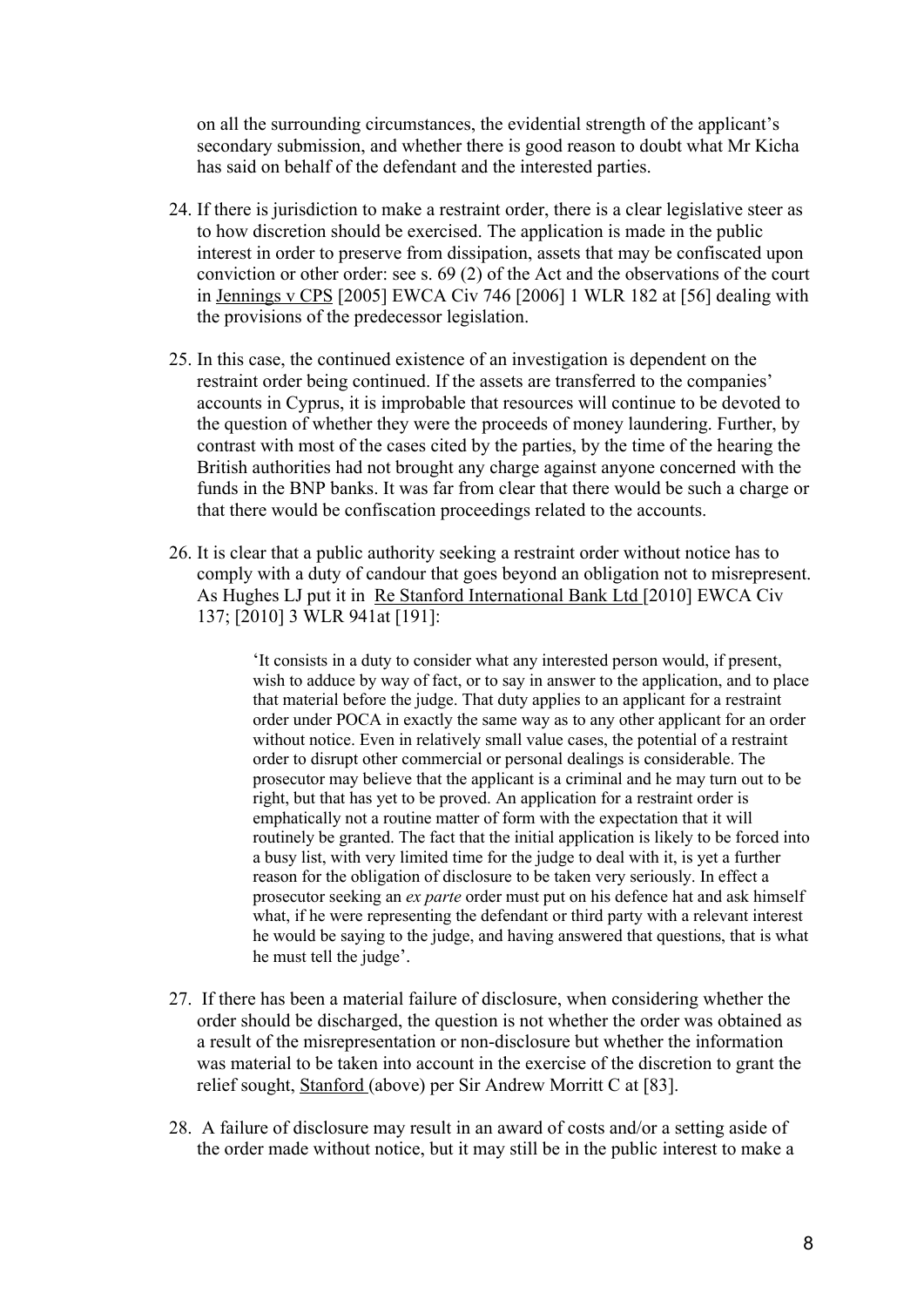fresh order in the light of all the evidence now available to the court and the relevant issues: see Stanford at [97] to [101]; [198] to [202].

#### The contentions of the parties

- 29. I do not propose to lengthen this judgment with a detailed consideration of the evidence relating to MZ's period in office, the grant of exploration and production licences, and the regime then applicable in the Ukraine to prevent conflicts of interest. I have had the benefit of skeleton arguments and in addition there has been a contemporaneous live note record kept of the oral submissions made in these proceedings.
- 30. In essence Mr Keith submits:
	- i. It is peculiar that the Director of the SFO decided to open a domestic money laundering investigation without any clear evidence to suggest that the assets in the accounts were criminal property or criminal property derived from offences committed when MZ held public office. If there had been any basis for such a contention there could have been an external request from Ukraine using the Proceeds of Crime Act 2002 (External Requests and Orders) Order 2005. There has never been such a request.
	- ii. Instead there has been political contact between Ukraine and the United Kingdom since the change of regime in February 2014. There have been high profile commitments on the English side to assist Ukraine to recover stolen assets and some political expressions of support on the Ukrainian side for the fact that the English authorities have taken the lead with respect to MZ.
	- iii. It was wholly misleading of Mr Gould in his first witness statement at [12] to indicate that, although MZ has no known criminal convictions against him, according to a letter from the head of the Main Investigation Department in the Ministry of the Interior of Ukraine dated 13 March 2014 (addressed to the National Crime Agency liaison officer in Kiev) investigation 462 opened in December 2013 and 'there are sufficient grounds to suggest that MZ had been receiving his share of money for participating in law violations'. The subsequent disclaimer that as this was not the basis of the application as it was not a formal request for assistance did not cure its prejudicial effect.
	- iv. The true position was that any investigation into embezzlement was against other officials in MZ's former department and he appeared to have been interviewed as a witness. The subsequent witness statement of Mr Boiko and the 2 December letter from the state prosecutor's office written for the purposes of the present hearing, indicate that he was never named as a suspect for embezzlement or indeed any other offence, let alone one related to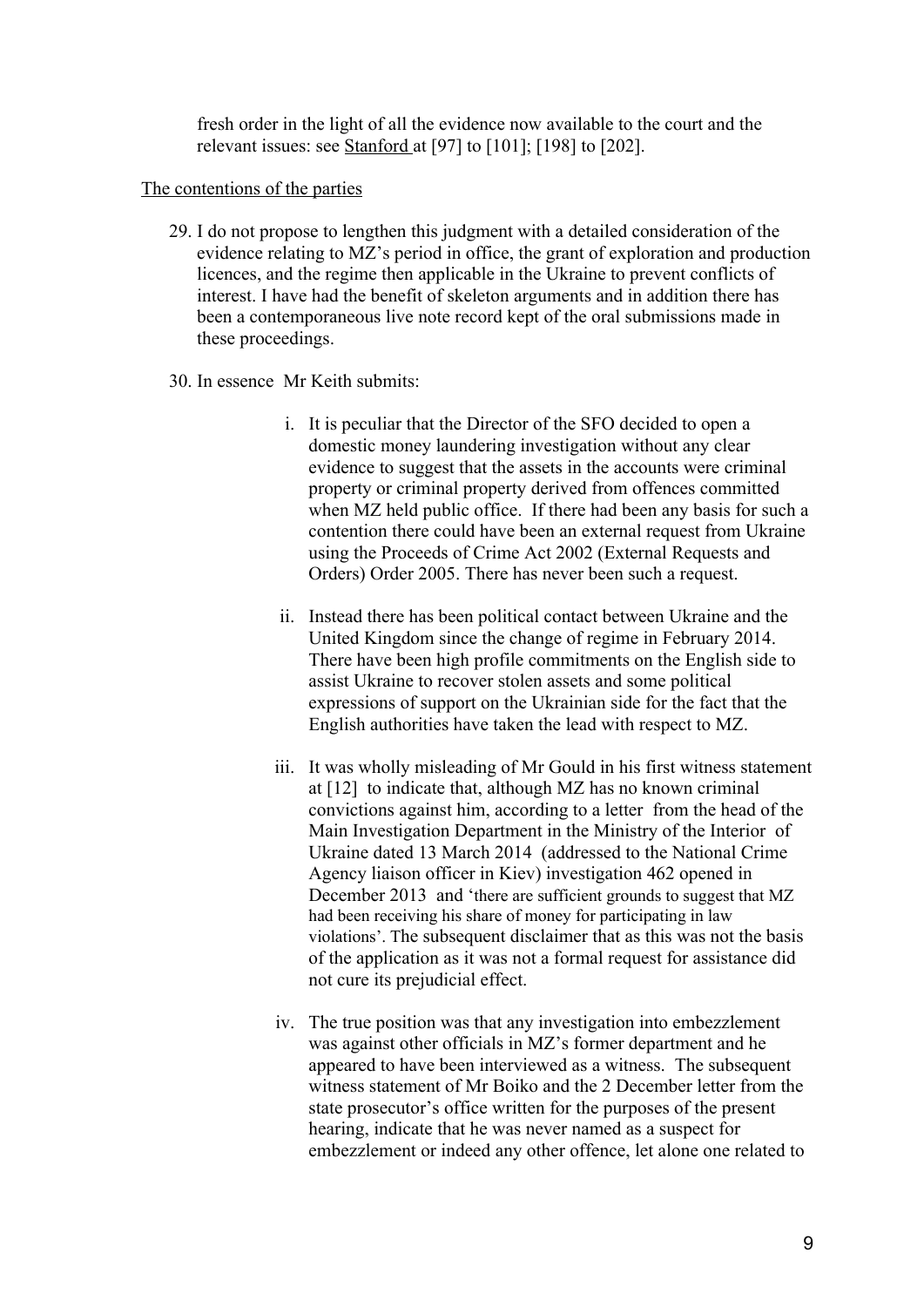the exercise of improper influence in the grant of exploration and production licences.

- v. It was equally misleading for the applicant to rely on Mr Gould's assertion that there were well publicised allegations of abuse when the public allegation was that of a political opponent in 2006, who was himself subsequently convicted of offences when the regime changed. There was no evidence at all to suggest that the oil production licences were improperly obtained. Indeed the decision of the Ukrainian courts given when MZ was out of power indicate that there was no perceived irregularity with the way the licences had been granted before 2010. It also appeared that production licenses were granted from 2005 onwards when he was out of power.
- vi. If Mr Gould had properly investigated the requirements of Ukrainian law before relying on the allegations of corruption, he should have been aware that the change of the tendering system was not a decision taken by MZ himself but a change promoted before he took office. This change was not evidence of corruption but a move to liberalise the market. There was a system of checks and requirements before a licence could be issued and the decision was taken by people other than MZ himself, as the detailed analysis of Ukrainian law prepared by a Ukraine branch of a US law firm, Chadbourne and Parke, dated 17 September 2014 that was attached to Mr Kicha's second witness statement of 23 October 2014 confirmed.
- vii. The suggestion in Mr Gould's first witness statement that the acquisition of MZ's wealth coincided with his holding of political office was untrue, as he could (or should) have known if he had properly researched the topic before making the restraint application. A number of the documents provided to BNP Paribas in their regulatory compliance/Know Your Client investigation between April 2103 and June 2013, before the accounts were opened, showed the pre-2003 business history of the defendant indicating that he had been active in a company called Infox since September 1991. Notable in this respect was a Kroll Associates report, dated 3 August 2013 that had been commissioned by BNP's clients and supplied to the bank as part of the intelligence gathering process. This document was disclosed by Mr Gould in his second witness statement 29 August as something that had been disclosed in the third production order effected in May 2013, but it was surprising that core documents from the Know Your Client process were not sought and obtained in the earlier production orders or specially sought before an inaccurate history was presented to the judge.
- viii. Mr Gould's first witness statement gave the impression that it was suspicious that the accounts showed no commercial activity of the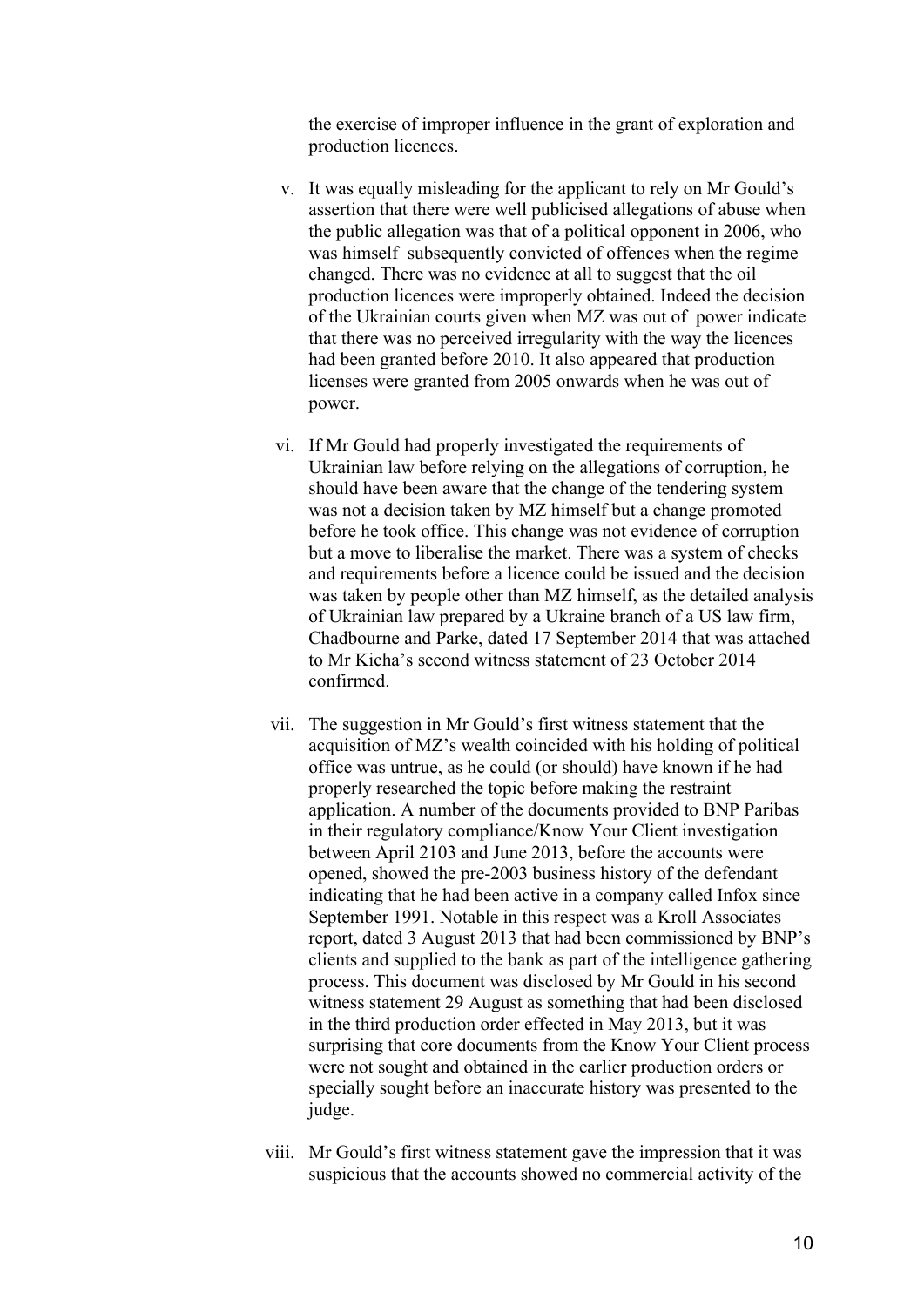sort that would be expected with an active oil exploration company. The inference was thereby given that the only reason for the accounts being opened was to launder money from tainted sources. In fact the BNP disclosure material should have revealed that the accounts were opened in the context of a private placement to increase the capital base of the companies and the corporate structure was such that these accounts were related simply to the overall holding companies and not the business operational accounts.

- ix. This last point has been supported by the schedule of documents on which the defendant relies arising from 5 December 2014 disclosure. Most of the seven documents, where concessions of disclosure have not been made by the applicant, related to the original reasons for the account being opened and the initial satisfaction of the bank with the results of its due diligence inquiries.
- x. Equally it was wrong for Mr Gould (and also counsel relying on him in the without notice application), to give weight to the request to withdraw the funds from the companies' accounts in London and transfer them to their accounts in Cyprus as evidence of risk of dissipation. The closure of the London accounts had been requested by the bank from October 2013 as would have been known by the time of the without notice application.
- xi. There was clear and damaging misinformation provided to the judge with respect to a failure to declare a dividend when received. In addition it is now accepted that there was a failure to disclose documents that were in the possession of the applicant at the time of the without notice application and which should have been disclosed.
- xii. Taking these matters cumulatively, the misrepresentations and failure to disclose was sufficiently serious to set aside the judge's order and not make a fresh one. The applicant should not be able to rely on its significant failures to now seek an order on a fundamentally changed case when it is recognised that their primary case has collapsed.
- xiii. If the court nevertheless evaluates today whether there is a good case for restraint, on any basis the evidence of Mr Kicha as to the good faith of the business transactions resulting in the payment in and payment out of the funds in the account, is un-contradicted and not undermined by anything the applicant has put forward.
- xiv. In so far as the applicant relies on documentary gaps in Mr Kicha's evidence, this relates largely to documents from third parties and in any event does not establish a reasonable belief that the proceeds of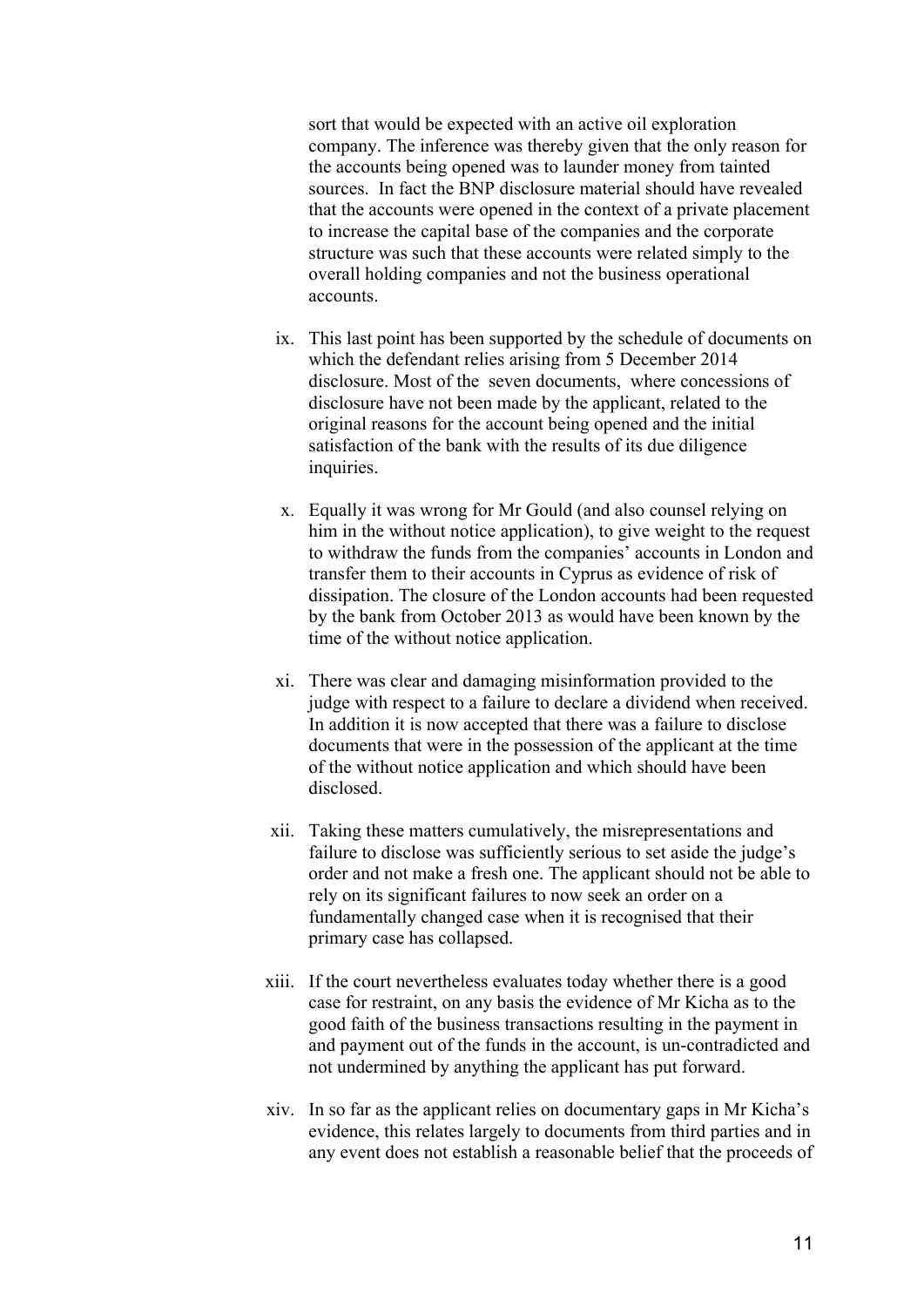the account were criminal property the subject of money laundering.

- 31. By contrast Mr Kinnear contends that:
	- i. The failures of disclosure were innocent errors of judgment at an early stage of a complex investigation. Mr Gould had drawn attention to factors favourable to the defence in his first witness statement. There was no reason to doubt the good faith of the applicant in seeking the restraint order in the first place and its replacement with a fresh order today.
	- ii. The fact remains that MZ held political office in a former regime now notorious for corruption and abuse of power, as the defendant's own expert Professor Sakwa explains.
	- iii. MZ has not made a witness statement detailing how he came by his significant wealth or the nature of his dealings with those who are connected to the funds in the BNP accounts, or explaining the source of the funds paid into the accounts. It is not sufficient for him to rely on the evidence of Mr Kicha and that evidence leaves unanswered questions. It is a reasonable inference that it involved criminality of one sort or another.
	- iv. The BNP material dealing with the proposed public to private placement was overtaken by subsequent events when the possibility of a venture was brought to an end. In any event, it is clear that by February 2014 a senior official in the bank was concluding that the relationship should terminate because of concerns about money laundering.
	- v. The conclusion that disclosure of the fact that the bank wanted to close the accounts may be prejudicial to the defendant was an exercise of judgment made in good faith.
	- vi. It is not sufficient to establish reasonable grounds for belief of money laundering that off-shore companies are used in complex transactions. However, the level of complexity here and the involvement of Mr Kurchenko in a joint venture giving rise to the funds in the accounts, suffice, when combined with the other factors, to substantiate reasonable grounds for a belief that the funds represent criminal property.
	- vii. In these circumstances the statutory steer suggests that discretion should still be exercised to restrain the proceeds pending the completion of investigations and the outcome of any possible trial.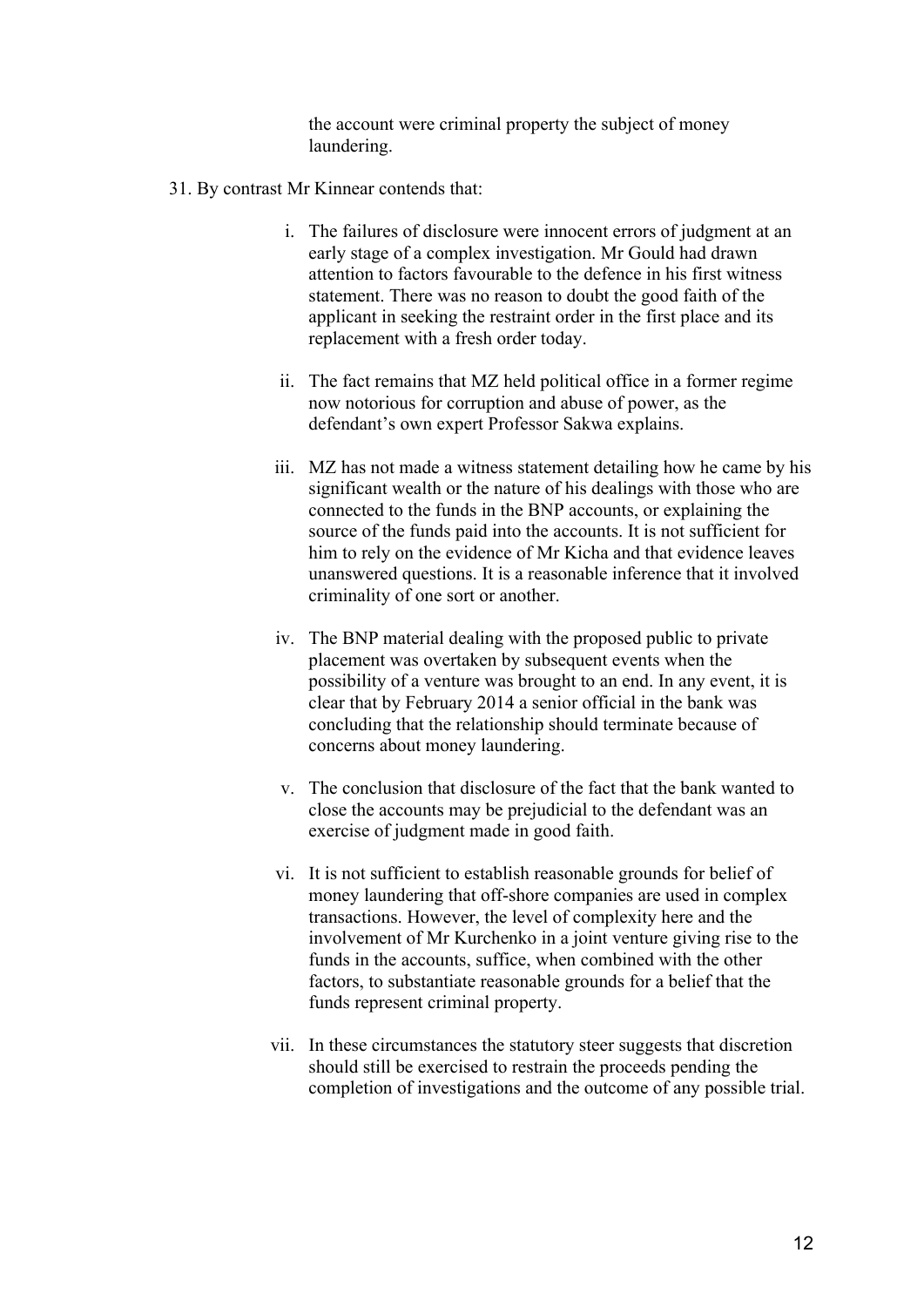#### Conclusions:

#### *(1) Non-disclosure*

- 32. In giving directions for the present hearing Phillips J rejected the applicant's application for cross-examination of Mr Kicha. His reasons for doing so were brief but were in essence that such an application is not a detailed examination of the facts but the exercise of a discretion on the principles set out in the legal authorities above. Either the applicant has established a sufficient basis for the grant of relief on the documents or it has not.
- 33. At an earlier stage of the proceedings, when setting the timetable on 27 June as to when the applicant should file evidence by way of response, he also said this:

'It is not acceptable that this sort of order is obtained unless the SFO has already sufficient evidence to satisfy the court that there is the relevant reasonable cause present and it is not right there should be, effectively, an initial order followed by a period of investigation'.

- 34. There is common ground between the parties that there has been a significant failure of disclosure of relevant documents resulting from the BNP response to the first two production orders. On any view, 10 of the 17 documents in the defendant's supplementary schedule should have been disclosed. Summarily reviewing the descriptions of the seven documents where the applicant SFO has not conceded that disclosure should have been made, it would appear to me that each was relevant to the exercise of the judge's discretion within the Stanford criteria identified above. The judge was left with the impression that the only reason for the accounts to be opened was money laundering, whereas evidence about the companies' reasons for opening the accounts, the information they provided to the due diligence inquiries, and the bank's initial satisfaction with answers in response to its information gathering before opening the accounts, would all be evidence that a defendant, if present at the hearing, would have wanted to have been before the judge.
- 35. Taking all seventeen documents together, I am satisfied that a serious error of judgment was made by the applicant's team about what should have been put before Judge Kramer and in response to the defendant's solicitors repeated requests for the product of the initial production orders.
- 36. I am puzzled by the submission that Mr Gould thought it would be prejudicial to the defendant to inform the judge that BNP wanted the accounts closed. It seems to me infinitely more prejudicial to identify as the 'most troubling aspect' (as counsel's skeleton argument did at [15]) the fact of Mr Kicha's request for BNP to transfer the assets of \$23 million from the BNP account to the companies' accounts in Cyprus when that was what BNP had wanted the companies to do and had set a time table for so doing. Further, on 29 August 2014 Mr Gould exhibited an BNP email dated 11 February 2014 where there is a reference to the deal that is the source of the funds and where it said "it looks" obvious that the deal itself is probably a mixture of money laundering and corruption' which might be the kind of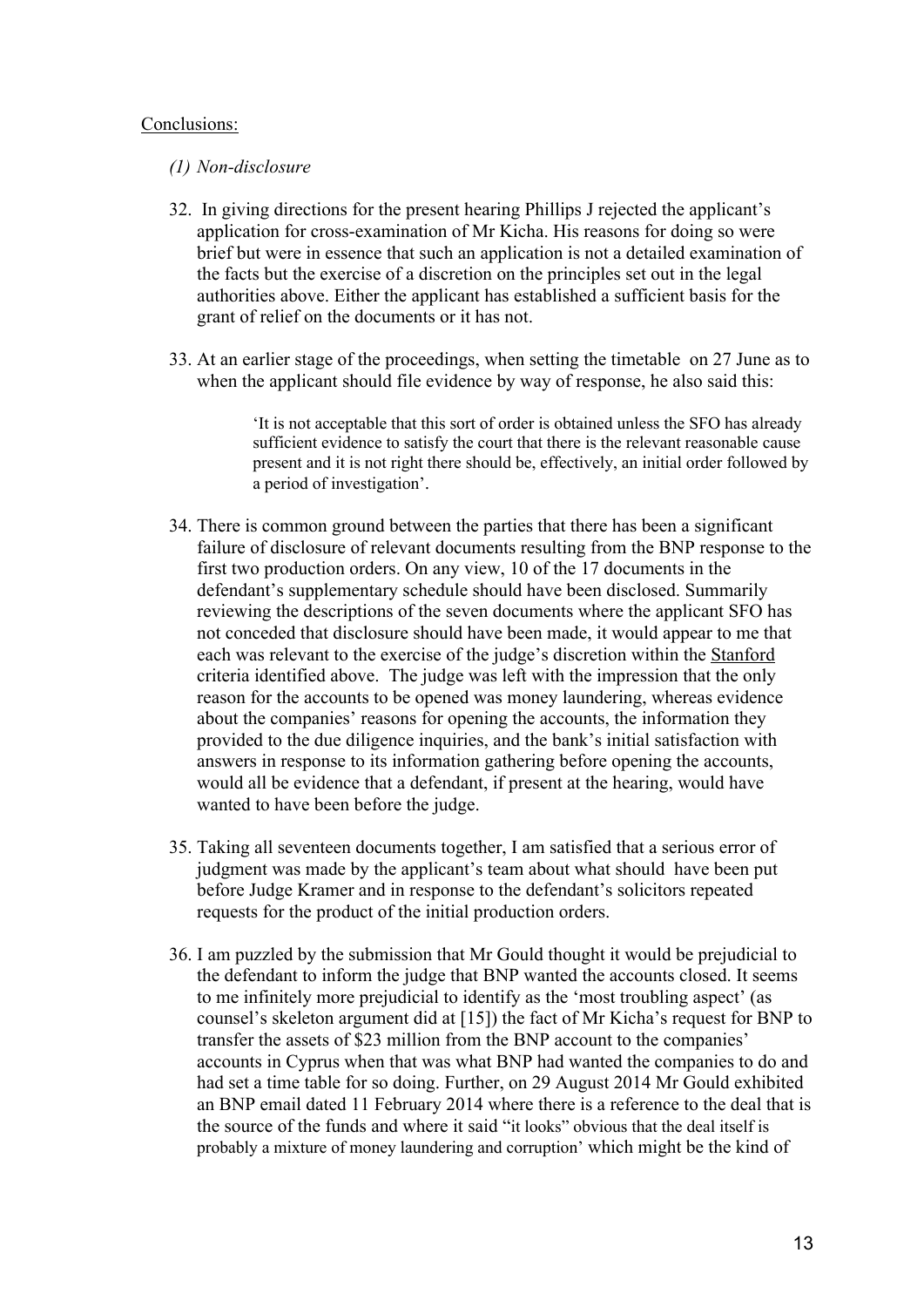prejudice he had in mind, but this did not result in more disclosure of the product of the first two orders.

- 37. Precisely what led the bank to seek to terminate the relationship established in June 2013 is unclear. In October 2013 it may have been simply that the commercial venture that had been proposed was not going to take place, or it may have been other concerns not communicated to the clients. The bank's concerns may have been the starting point of an inquiry into the nature of the assets in the accounts, but this does not amount to a reasonable belief that the assets are criminal proceeds either from some corrupt activity of the defendant or an attempt to money launder the dubious assets of others.
- 38. In addition to the failure to disclose material documents forming part of the banking relationship with BNP, there was a positive inaccurate (false without any connotation of knowingly and dishonestly false) information about the failure to disclose a dividend in an accounting year before it had been paid. Whilst this was only a small point, it went directly to the credibility and honesty of the defendant and was in fact the only issue ventilated when Mr Gould gave short evidence in a very short hearing. It must have played a role in the judge's decision.
- (2) *Criminal property from corruption in office*
	- 39. In the light of the acceptance by Mr Kinnear that the judge's order made without notice should be set aside for material non-disclosure, it seems to me that I do not have to engage in an assessment of whether the order would have been made if no misrepresentation had occurred and the fuller picture set out in the disclosure documents had been provided. The evidential picture before me is fundamentally different to that before him.
	- 40. I accept Mr Keith's submission that despite ample opportunity to do so, nothing has been produced by Mr Gould to undermine the reliability of Mr Kicha's account of the business history and transactions or Chadbourn and Parke' account of the applicable Ukrainian law. However this material along with Mr Boiko's account of the state of the investigations being conducted in the Ukraine undermines most of the six points that I have summarised as the evidential basis for the earlier application at [10] above.
	- 41. I accept that very large sums of money came into the BNP accounts, US \$35 million, of which \$23 million remains. I accept that the defendant held public office in a regime that is presently considered corrupt. I accept that Ukrainian domestic arrangements to prevent conflict of influence by public officials who were already wealthy businessmen and had substantial shareholdings in companies involved in the extractive industries might either be considered inadequate or inadequately enforced. I accept that there is always the possibility that, despite the existence of safeguards as to who makes decision, undue influence can be brought to bear.
	- 42. However, none of these general points establishes reasonable grounds for a belief that his assets were unlawfully acquired as a result of misconduct in public office. It is plain from the business history now available that MZ was already a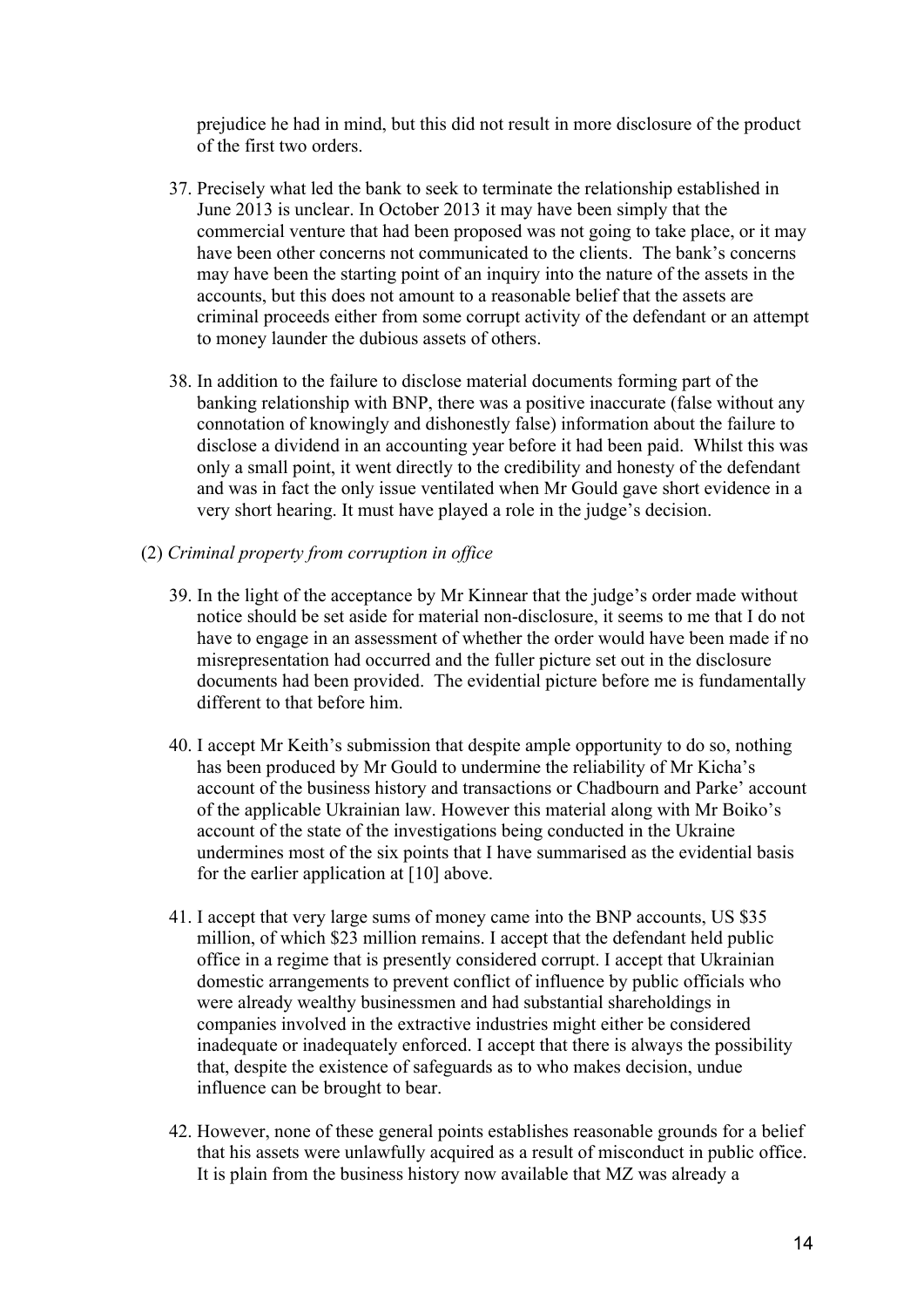businessman of some 12 years standing before he held office. He was declaring income of some US \$2 million throughout his second period of office. Oil and gas industries can yield very large sums of money and according to the prospectus material in the possession of the BNP, the Burisma group of companies is the second largest gas producer in Ukraine at a time when demand for gas was rising, and its total worth is now very great.

- 43. Mr Kinnear points out that the Kroll Associates report suggests that a career in politics was chosen by MZ around 2002 precisely to develop further his business. I do not read that as an admission of corruption, nor is it likely that BNP did so when agreeing to open the accounts after reading this report. The passage is consistent with a view that unless the regulatory regime was opened up and political changes made to encourage market economy, the role of the private sector and opportunities for economic development were limited.
- 44. I accordingly conclude that the primary way in which the applicant puts and has put its case, does not support the making of a further restraint order.
- *(3) Criminal property by money laundering the assets of others*
- 45. I now turn to Mr Kinnear's second submission, namely that analysis of the details of the transactions provided by Mr Kicha in his June witness statement itself leads to the conclusion that the funds that went into the accounts were the product of money laundering. If so, whatever the source of MZ's wealth may have been, in 2013 he was engaging in transactions that had no genuine commercial purpose but were designed to transfer money that was in someway tainted out of Ukraine, possibly in anticipation of pending political turmoil in that country.
- 46. For this point to be explored, it is necessary to summarise some of the transactions on which the applicant founds this submission. I am conscious that Mr Keith's primary response to this second limb is that the court should not consider making a fresh restraint at all giving the misrepresentations, the failure of disclose and the changes in the way the applicants puts its case.
- 47. Mr Kicha's account of the source of the US \$35m that was placed in the accounts is as follows:
	- i. MZ owned property assets of parcels of land outside Kiev. These were unrelated to oil and gas industry. They were held through a company called Chartlux Resources Inc and its subsidiary TOV Kam that was founded on 1 August 2003. In September 2013 these assets were valued at US \$46.34 million.
	- ii. A Latvian businessman called Andrej Kiselovs who had extensive experience in real estate in Ukraine was interested in developing the land in a joint venture with MZ and believed that they could be sold for more than their current valuation.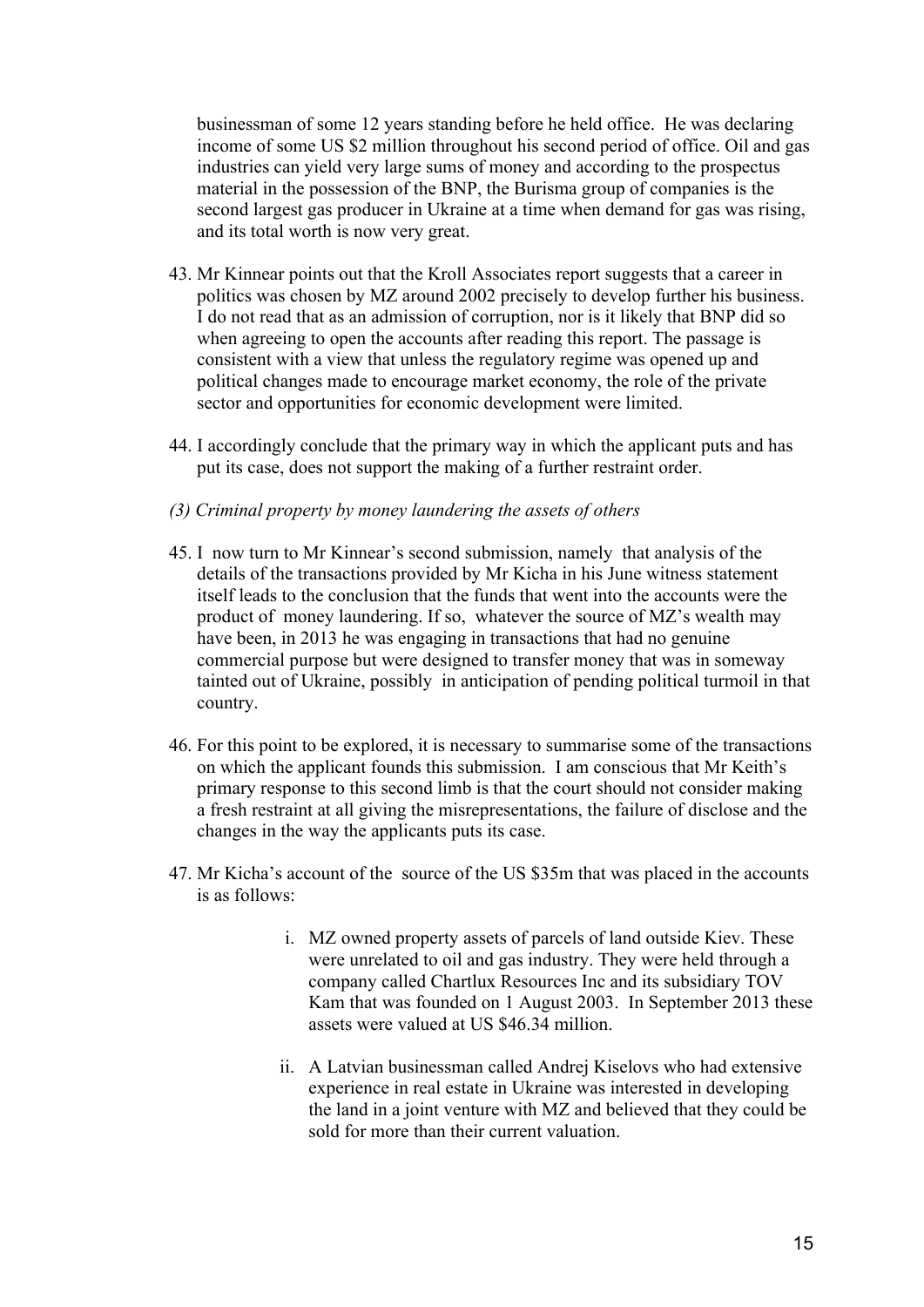- iii. There was an agreement to set up a joint venture entity to acquire and hold the assets. This was Cipriato Alliance Limited, a company registered in Belize. MZ and Mr Kiselovs both held a 50 per cent stake in Cipriato. Kiselovs was to invest US\$ 17 million in the venture and MZ \$18 million.
- iv. TOV Kam did not sell the assets direct to Cipriato, but a complex series of transactions ensued, whereby TOV Kam was sold to a special purpose vehicle called Seanon Limited, Seanon sold it to Brociti and Brocoti sold it to Cipriato for \$35 million. MZ was the ultimate beneficial owner of Seanon as well as Tov Kam and Brociti. Seanon was sold to Brociti at a nominal value because this was a transfer between companies all owned by MZ.
- v. The ultimate sale agreement between Brociti and Cipriato dated 11 December 2013 was provided (see AK8 vol 2/442). The position described above is rendered more complex by the existence of various loans.
- vi. In due course, the sums representing the \$35m were paid into the accounts in six instalments between 19 December and 21 January 2014.
- 48. Thus, it is said, the payments were the product of a good faith sale of assets to a joint venture for value. What is not known, possibly because Mr Kicha cannot say and MZ has not made a statement, is:
	- i. Why an asset valued at \$46.3 million was sold to the joint venture for \$35 million?
	- ii. Why MZ thought it appropriate that Mr Kiselovs should acquire 50% of the value of this asset for US \$17 million?
	- iii. What the commercial reasons were to sell the assets through the chain described above?
	- iv. Why the purchase price was paid into the BNP account at a time when the placement proposal was at an end and BNP was suggesting that the account should be closed?
- 49. Mr Kicha then turns to how MZ raised his share of the funds needed by Cipriato to purchase Seanon. He explains that this was achieved by the sale of an oil terminal and tank farm in Kherson that was owned by him through a British Virgin Islands registered company under his control called Kisaliano Holdings Limited. It is stated that US \$20.03 million was transferred by Kisaliano into Cipriato's bank account in Latvia. A further point is made that that payment did not arouse any regulatory concerns by the bank, although the footnote in the statement refers to regulatory compliance in Estonia not Latvia. The sum paid in was more than the \$18 million that was due to be MZ's share of the investment as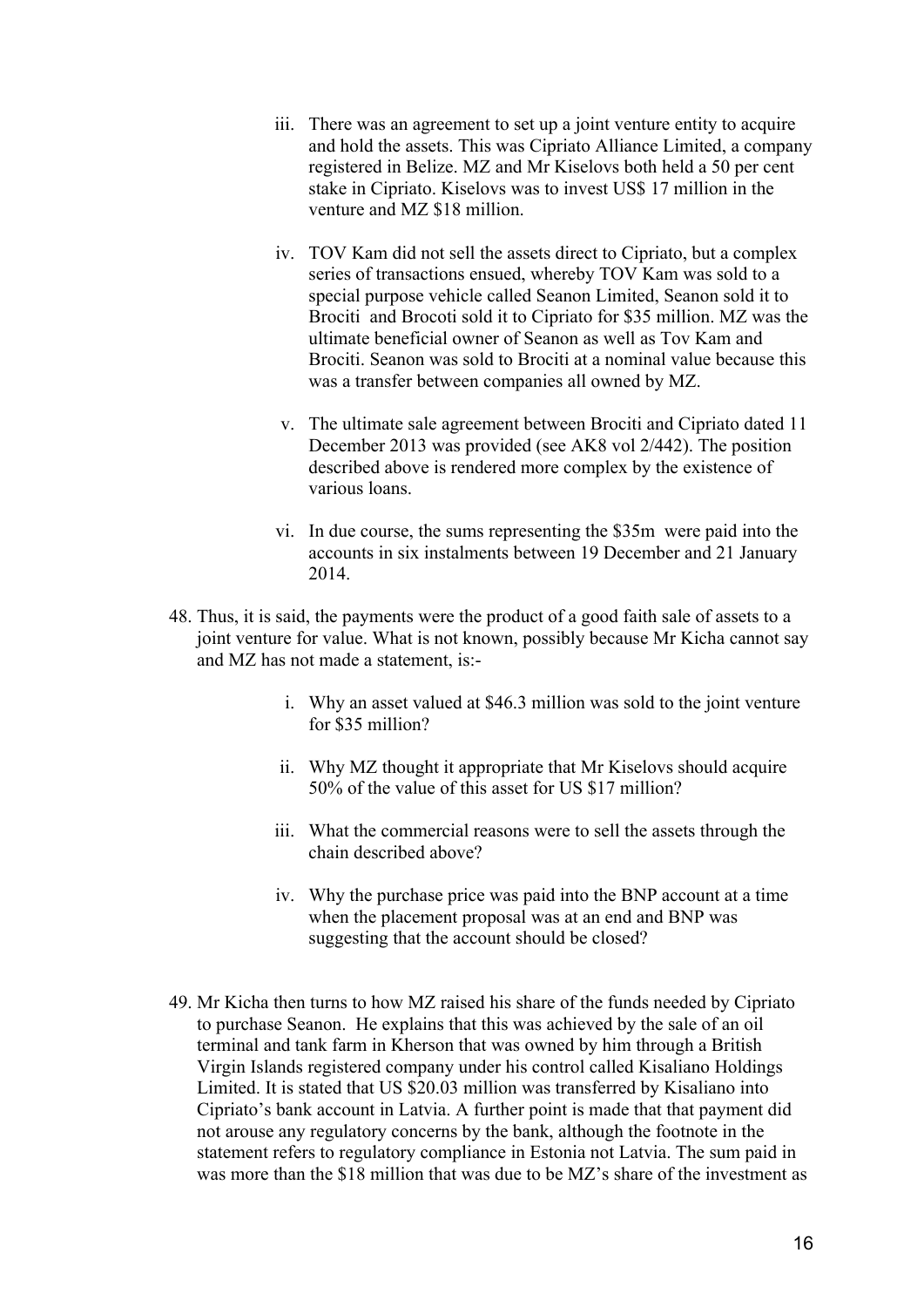the balance was a loan to Mr Kiselovs to help him raise his share of the joint venture.

- 50. Mr Kicha then explains more about Kisaliano and the sale of the oil terminal. He states that the property in question was owned by MZ's operating company Infox from 2002 having had a an earlier association with it when an opportunity arose to acquire it when its original owner became bankrupt. The asset then went through various holding companies until in about September 2013 it was transferred to Vestorgia Holdings Limited, a company registered in Cyprus on 22 March 2012.
- 51. Mr Kicha further explains that in mid 2013, MZ had decided to sell the asset to Rosseu Business Group Ltd. Rosseu was understood to be a subsidiary company of the Vetek Group, which is owned by Sergey Kurchenko.
- 52. Kisaliano Holdings was therefore created as a special purpose vehicle in July 2013 in the BVI in contemplation of the sale of the assets to Rosseu through Vestorgia. The sale agreement was signed on 9 October 2013 whereby Kisaliano sold 1000 shares in Vestorgia to Rosseu for the sum of US\$32 million. Payment was made between October and 8 November 2013, of \$30.950, and a further \$1million was held in an escrow account.
- 53. The \$20.3 million paid into Cipriato came from this \$30.95 million. The Cipriato monies (to which Mr Kiselovs added some \$15m of his own) were the source of the payments into the accounts that are the subject of the restraint order.
- 54. In his second witness statement, Mr Gould comments that, far from providing evidence tending to show that the funds were legitimately derived from the sale of assets, the explanation supports the applicant's case that they are the product of money laundering. He points out that one high risk money laundering indicator known to law enforcement and the financial sector is corporate entities that are based in one jurisdiction and operate in another. He suggests that the sequence of transfers of assets through different companies is suspicious in itself and indicative of attempts to disguise the nature of the transactions.
- 55. He then makes the point that Mr Kicha's June statement made no comment on the current status of Mr Kurchenko. He explains that on 20 March 2014 it was reported in the global media sources that Mr Kurchenko was the subject of an arrest warrant in relation to misappropriation, embezzlement or obtaining state funds through abuse. Inquiries were still pending with the Ukrainian authorities as to the nature of these charges. He fled Ukraine after the fall of the previous government. His present whereabouts are unknown. He is the subject of a Treasury Sanctions notice dated 6 March 2014 freezing his assets pursuant to the EU Regulation.
- 56. By way of preamble, Mr Gould also commented on the sale of a subsidiary of Brociti called Egeli Services to Audrinura Trade LLP Limited on 27 December 2012. The sale price was US \$6 million but the funds were not paid until 8 July 2013. Egeli was the Cypriot corporate vehicle for the acquisition earlier in 2012 of two Ukrainian companies supplying specialist gas drilling products. Audrinura is registered in the UK but the annual returns for the accounting period ending 30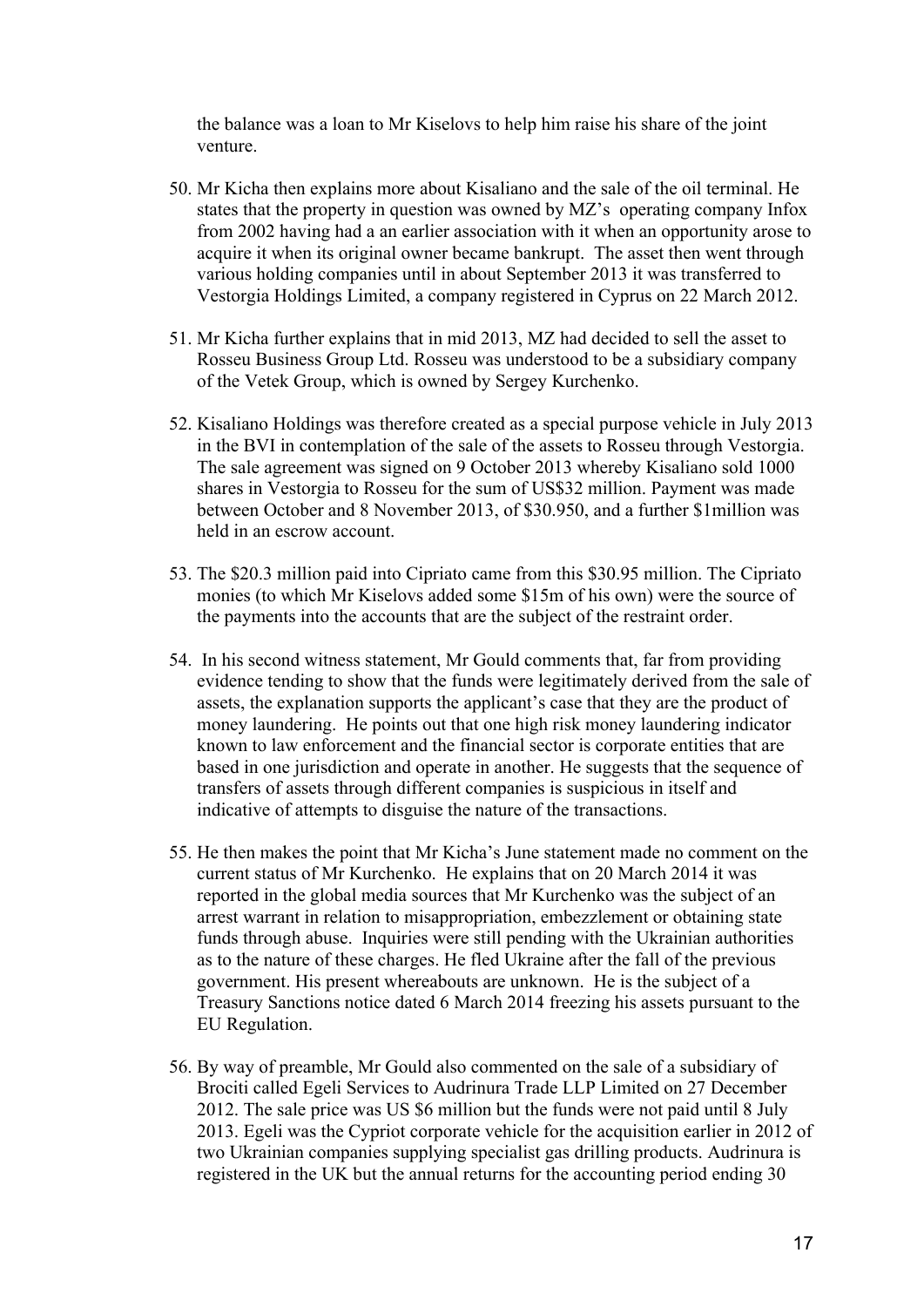September 2013 made no reference to the acquisition of Egeli and its net profit was recorded as merely £243. All this is said to be consistent with money laundering, the creation of a complex series of transactions where there is little evidence of genuine trading or proper accounting of high value transactions.

- 57. Mr Kicha's response to the points about Egeli is, first, this was not raised in the first witness statement when it could have been; second the assets owned by Egeli are genuine assets and the sale was properly recorded in Brociti's financial statements. Third, he volunteers the fact that Audrinura is a company owned by Mr Kiselovs (who of course is the partner of MZ in the Cipriato joint venture). Fourth, he says if the irregularity is that Audrinura did not record the purchase in its trading account then that is a matter for Mr Kiselovs to comment on, not the defendant. It does nothing to suggest that the Cipriato monies are criminal property.
- 58. In his submissions by way of reply to the points developed by Mr Kinnear orally on this part of [46] above:
	- i. Each of the transactions under consideration resulted in real assets being exchanged for real cash, with ownership going one way and cash the other.
	- ii. Each was properly recorded in the relevant accounts that, in turn, were audited and accepted as a true statement by various professionals in a number of jurisdictions.
	- iii. The underlying transactions were completed in the autumn of 2013 before the dramatic events of February 2014 that led to change of regime and any need to transfer ill gotten gains out of the country.
	- iv. The fact that Mr Kurchenko is now the subject of a freezing order does not invalidate or taint business transactions conducted with him some six months previously.
	- v. It was Mr Kicha who disclosed the names of Kiselovs and Kurchenko as the real individuals behind the corporate entities. He was the person running the Brociti bank accounts and was able to provide credible evidence of the transactions under scrutiny.
	- vi. Nothing is known to the discredit of Mr Kiselovs save possibly a failure to lodge accurate accounts but could this not make the sums he paid into Cipriato tainted.
	- vii. The information that Mr Kurchenko is now under investigation for criminal activity is too vague and evidentially unsupported to give rise to any proper basis for concluding that the purchase price for the oil terminal was criminal property that has now come into the BNP accounts.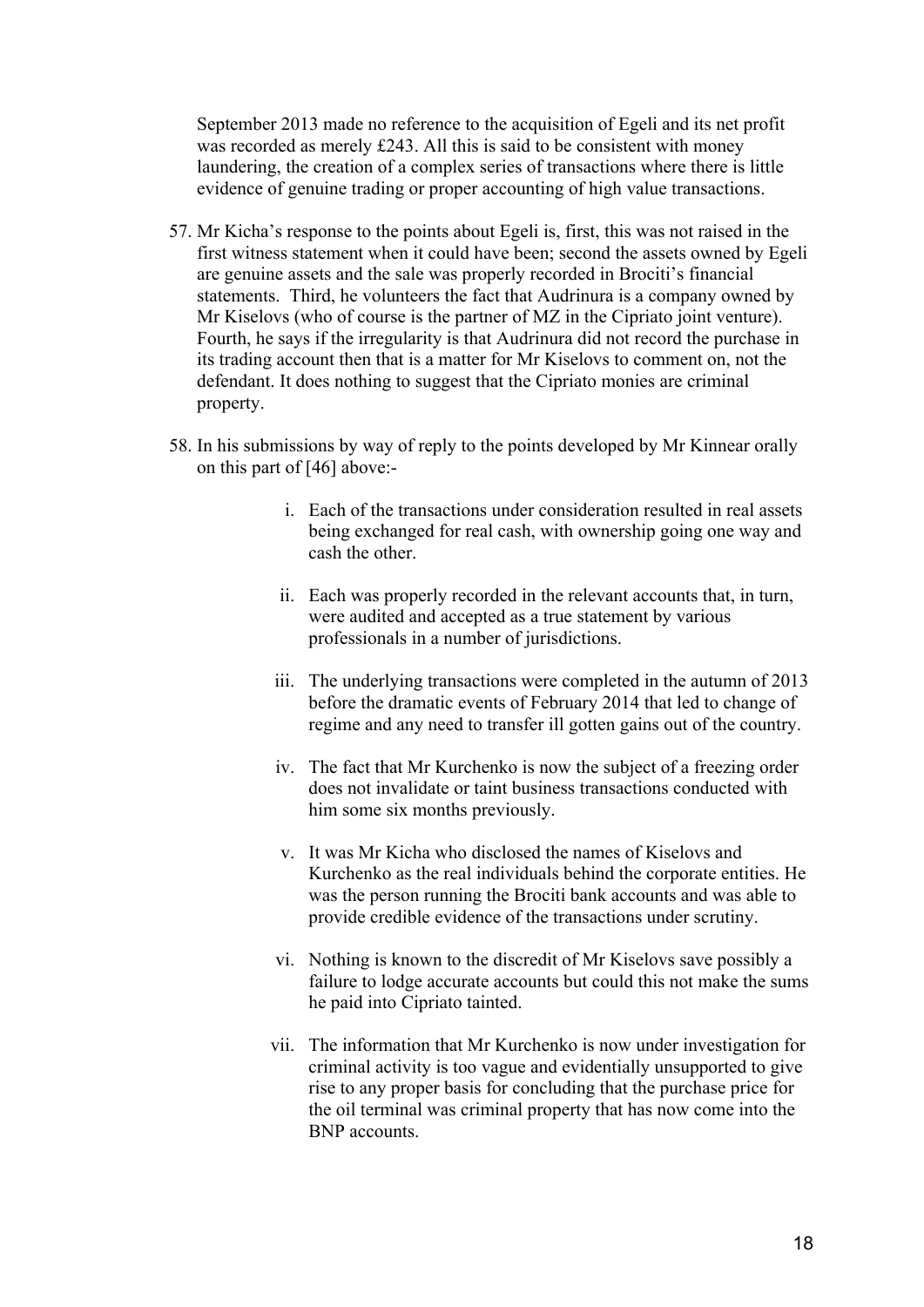## *(4) Decision*

- 59. I am required to perform an overall exercise of discretion as to whether relief should now be granted afresh having regard to the fact that the without notice order is to be set aside, there was material non disclosure, and the principal basis on which it was obtained does not justify the conclusion that there are reasonable grounds to believe that MZ was engaged in criminal conduct relating to his companies when he held office. The burden is on the applicant to persuade me that that such an order should be granted, evaluating all the material as it now stands
- 60. The non disclosure of the 10 or 17 documents identified in the schedule was not a momentary or accidental slip. It was an exercise of judgment that is now accepted to be flawed having regard to the issues or criteria. It may be that the misrepresentation as to the dividend disclosure (noted at [38] above) was a slip, as it required detailed reading of the accounts for the point to be noted and there was undoubtedly pressure of time in preparing the first statement.
- 61. Despite the number of documents in question, the concerns of Mr Keith at the nature of the communications between Ukraine and the SFO and the inappropriate reliance by Mr Gould in his first witness statement on information and belief from sources whose identity is not revealed, I do not conclude that the errors of judgment were such to suggest that he was not acting in good faith.
- 62. As a result of these matters, the hearing before HHJ Kramer was unfair and the order made is set aside. That does not prevent the making of a fresh order as was in fact done in the case of Stanford. I do not consider that the non-disclosure and false representations are of such serious misconduct as to prevent a fresh order being made, having regard to the guidance in Jennings. An adverse costs order, relating to the proceedings will often suffice to address a failure of disclosure that falls below this threshold.
- 63. However, eight months have passed since the original order. I have concluded that the basis for any fresh order rests on the suspicious inferences arising from the details of the transactions disclosed with particularity by Mr Kicha.
- 64. This is a different case to that advanced in April although, I accept, not totally disconnected from it. Where, on a without notice application, it is submitted that the known circumstances give rise to the reasonable inference of money laundering, and the defendant then provides a detailed account by way of response, the applicant's critical comments on the evidence produced by the defendant are part of the continuum of the inquiry. This is not a case of delaying the hearing to permit some wholly extraneous fresh investigation to yield forensically probative fruit.
- 65. Nevertheless, the case now rests largely on the analysis of what has not been provided by Mr Kicha, whose credibility and reliability has not been undermined. The applicant's principal point is that we have not heard from MZ personally to explain more. The question for me is whether the SFO has presented such an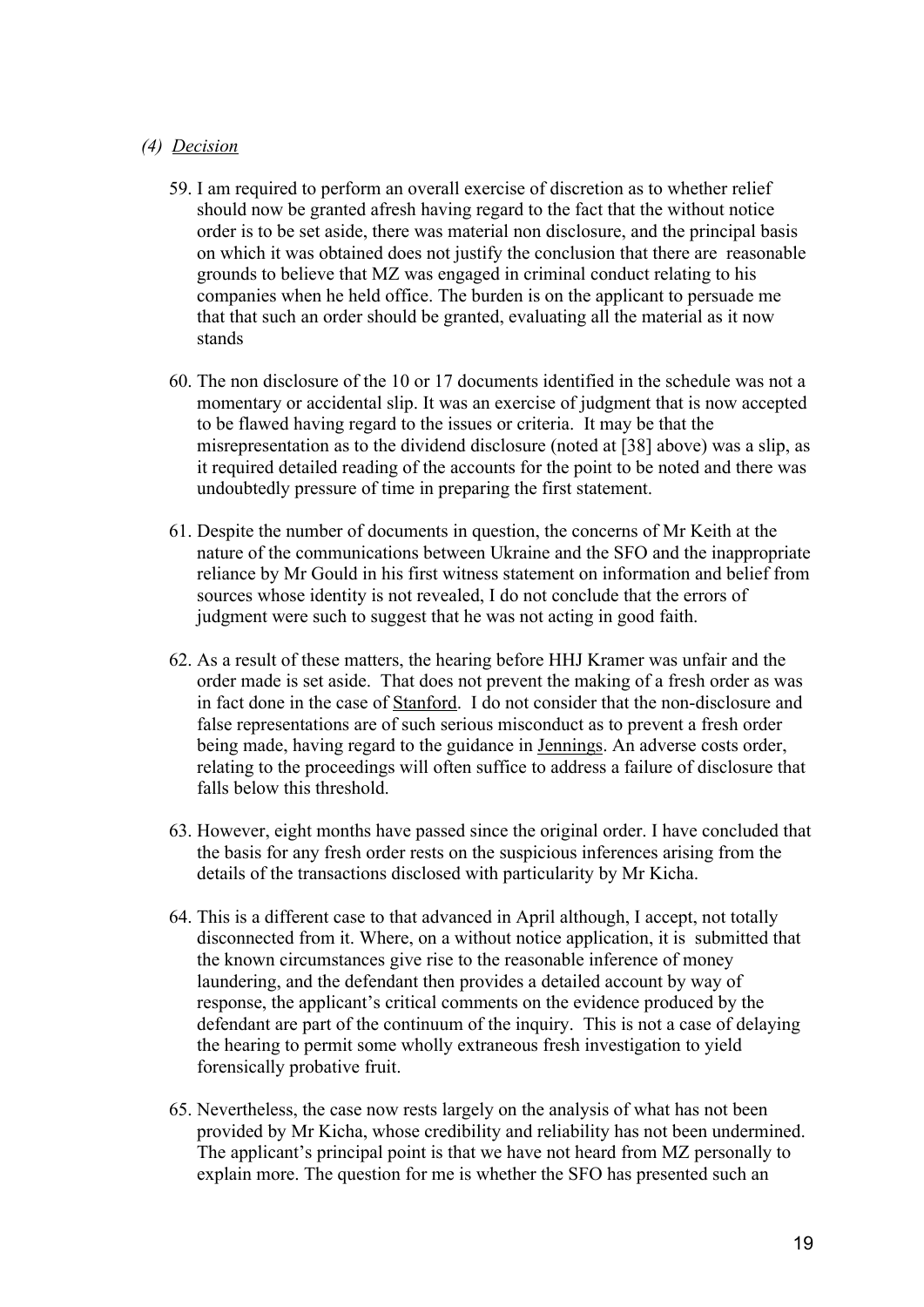evidentially cogent case of reason to believe that the money in the accounts were the product of money laundering that the absence of a response from the defendant personally can assume evidential significance in the balance of factors.

- 66. I have given very anxious consideration to the written and oral submissions (the transcript of which I have reminded myself of) of the applicant on this aspect of the case. I recognise that the unexplained complexity of the transaction gives reasonable cause to suspect that something other than a simple commercial transaction may have been conducted here, but the case remains a matter of conjecture and suspicion with no or insufficient concrete data on which a clearly founded restraint application is made.
- 67. Whilst it is understandable why much should remain unclear and unsubstantiated at the first application, when only 25 days had passed since the institution of the investigation and a much shorter period since the receipt from the BNP in response to the disclosure orders, it is reasonable in the light of the passage of time to have expected a much clearer and evidentially supported account of why there had been a benefit for criminal conduct. There is nothing to suggest that Mr Kiselovs's businesses are unlawful; there may well be real suspicion about Mr Kurchenko's activities given his current status and investigation but no specific evidence of illegality has been identified to suggest that any commercial transaction with him was tainted. The transactions appear to involve more corporate vehicles than might seem necessary, but Mr Kicha explains that special purpose vehicles are often the means of conducting large scale transactions in Ukraine and explains why foreign companies and bank accounts are preferred to domestic ones. There is nothing to suggest that any other inference than criminality is implausible.
- 68. A restraint order is a draconian measure. It should not be made on the basis of suspicion and conjecture alone. The court must critically examine the evidential foundation for such an application, whilst recognising that there will be omissions in the evidence presented by both parties. In substance I prefer Mr Keith's submissions on this issue summarised at [58] above. Taking all the above into account I have concluded that I should set aside the restraint order previously made without making a new one. The applicant's application for such an order accordingly fails.
- 69. On 8 January 2015, shortly before this draft judgment was finalised, I received a note from Mr Kinnear updating the court with respect to developments since the conclusion of the hearing. So far as material, they amounted to this:
	- i. On 29 December 2014, in respect of investigation 42014000000805 (805), the Ukrainian prosecutor made a decision to give MZ notice that he was suspected of having committed a criminal offence of unlawful enrichment. He could not be served with this notice as his whereabouts were unknown.
	- ii. On 30 December 2014, at a without notice hearing in the same investigation, a judge of the Percherskyi District Court in Kyiv gave a decision on the prosecution's application to seize the funds